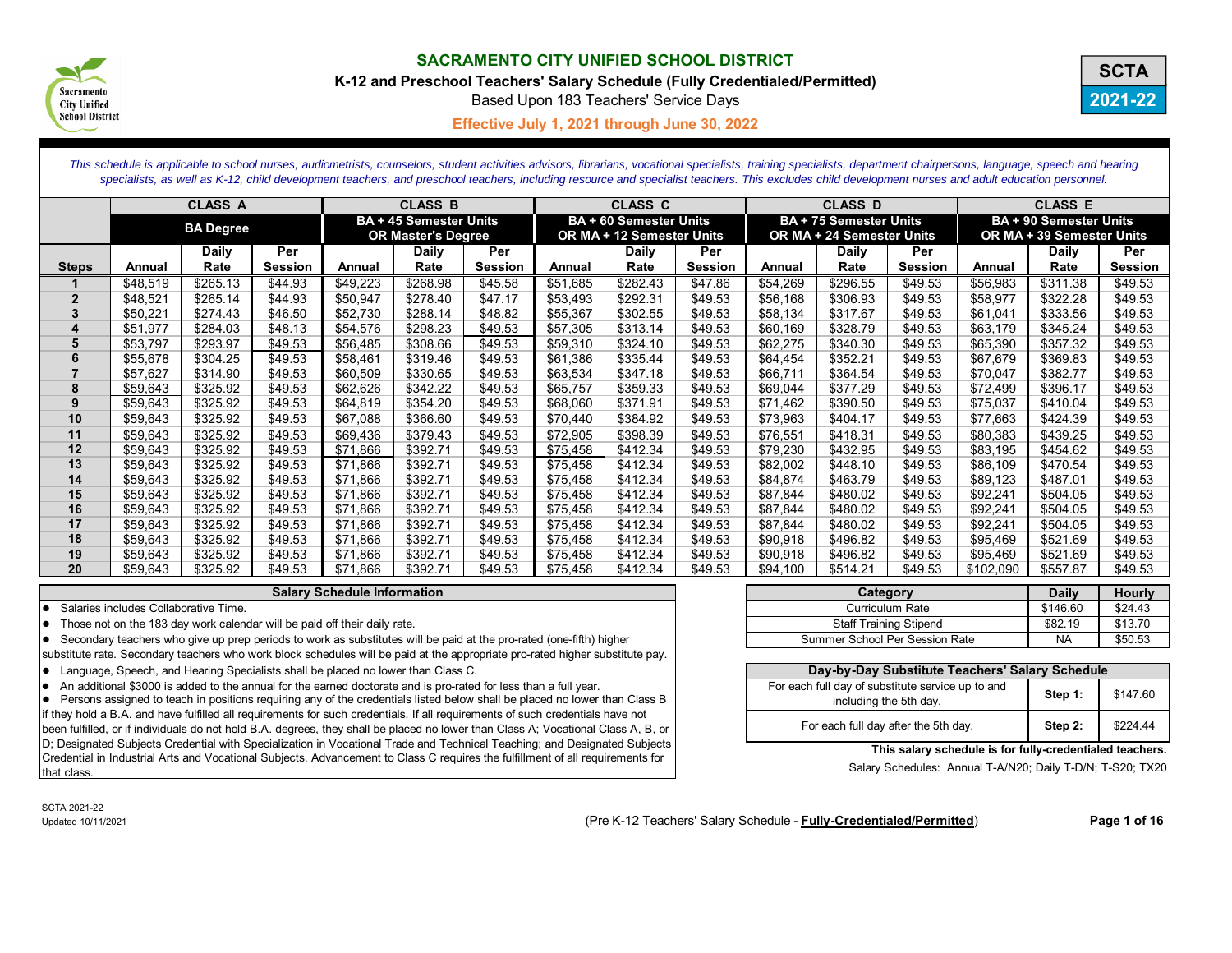|        | <b>Daily</b> | <b>Hourly</b> |
|--------|--------------|---------------|
|        | \$146.60     | \$24.43       |
|        | \$82.19      | \$13.70       |
| า Rate | ΝA           | \$50.53       |

# Salary Schedules: Annual TNC-A20; Daily TNC-D; Per Session TNC-S20; TX20

SCTA 2021-22

**Salary Schedule Information Category Category Category Category Category** Summer School Per Session

**Day-by-Day Substitute T** 

including the 5th day.

For each full day after the 5th

Updated 10/11/2021 (Pre K-12 Teachers' Salary Schedule - **Credentials In-Progress**) **Page 2 of 16** 



# **SACRAMENTO CITY UNIFIED SCHOOL DISTRICT**

This schedule is applicable to school nurses, audiometrists, counselors, student activities advisors, librarians, vocational specialists, training specialists, department chairpersons, language, speech and hearing speciali *as well as K-12, child development teachers, and preschool teachers, including resource and specialist teachers. This excludes child development nurses and adult education personnel.*

**K-12 and Preschool Teachers' Salary Schedule (Credentials in Progress)**

Based Upon 183 Teachers' Service Days

**Effective July 1, 2021 through June 30, 2022 C**

|                        |          | <b>CLASS A</b>       |                       |               | <b>CLASS B</b>                                      |                       | <b>CLASS C</b>                   |                       |                       |  |
|------------------------|----------|----------------------|-----------------------|---------------|-----------------------------------------------------|-----------------------|----------------------------------|-----------------------|-----------------------|--|
|                        |          | <b>BA Degree</b>     |                       |               | BA + 45 Semester Units OR<br><b>Master's Degree</b> |                       | BA + 60 Semester Units OR MA +12 | <b>Semester Units</b> |                       |  |
| <b>Steps</b>           | Annual   | <b>Daily</b><br>Rate | Per<br><b>Session</b> | <b>Annual</b> | <b>Daily</b><br>Rate                                | Per<br><b>Session</b> | Annual                           | <b>Daily</b><br>Rate  | Per<br><b>Session</b> |  |
|                        | \$47,335 | \$258.66             | \$43.83               | \$48,023      | \$262.42                                            | \$44.47               | \$50,424                         | \$275.54              | \$46.69               |  |
| $\mathbf{2}$           | \$47,569 | \$259.94             | \$44.05               | \$49,948      | \$272.94                                            | \$46.25               | \$52,444                         | \$286.58              | \$48.56               |  |
| 3                      | \$49,478 | \$270.37             | \$45.81               | \$51,950      | \$283.88                                            | \$48.10               |                                  |                       |                       |  |
| $\boldsymbol{\Lambda}$ | \$51,463 | \$281.22             | \$47.65               |               |                                                     |                       |                                  |                       |                       |  |

Salaries includes Collaborative Time. Curriculum Rate Curriculum Rate Curriculum Rate Curriculum Rate Curriculum Rate

Those not on the 183 day work calendar will be paid off their daily rate. Staff Training Stipend Staff Training Stipend

**.** Secondary teachers who give up prep periods to work as substitutes will be paid at the pro-rated (one-fifth) higher substitute rate. Secondary teachers who work block schedules will be paid at the appropriate pro-rated higher substitute pay.

• An additional \$3000 is added to the annual for the earned doctorate and is pro-rated for less than a full year.

• Persons assigned to teach in positions requiring any of the credentials listed below shall be placed no lower than Class B if they hold a B.A. and have fulfilled all requirements for such credentials. If all requirements of such credentials have not been fulfilled, or if individuals do not hold B.A. degrees, they shall be placed no lower than Class A; Vocational Class A, B, or D; Designated Subjects Credential with Specialization in Vocational Trade and Technical Teaching; and Designated Subjects Credential in Industrial Arts and Vocational Subjects. Advancement to Class C requires the fulfillment of all requirements for that class.

Language, Speech, and Hearing Specialists shall be placed no lower than Class C. **This salary schedule is for credentials in-progress teachers. This salary schedule is for credentials in-progress teachers.** 

| <b>Feachers' Salary Schedule</b> |         |          |  |  |  |  |  |
|----------------------------------|---------|----------|--|--|--|--|--|
| ice up to and                    | Step 1: | \$147.60 |  |  |  |  |  |
| h dav.                           | Step 2: | \$224.44 |  |  |  |  |  |



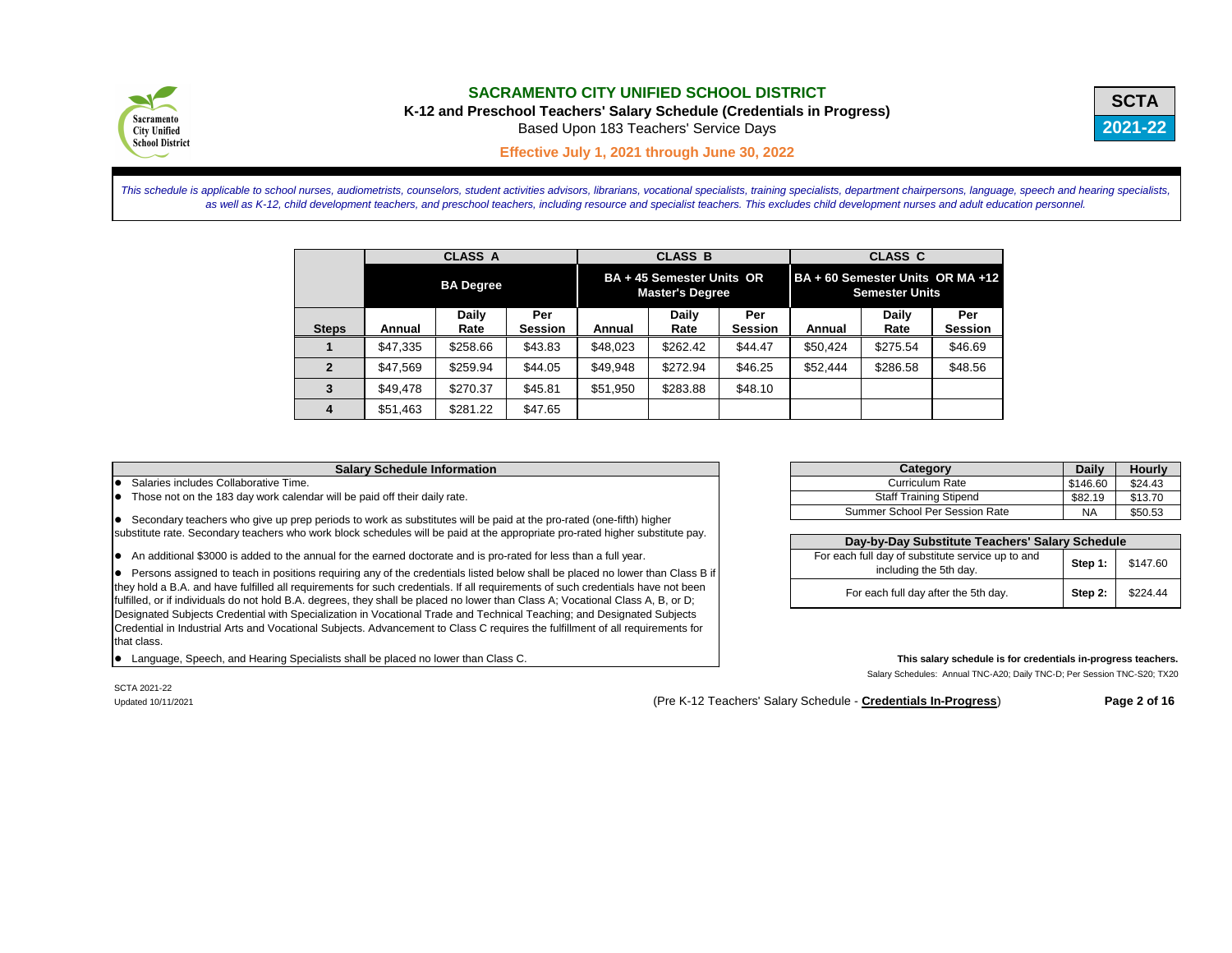

**Kit Carson International Baccalaureate School (Fully Credentialed)**



Based Upon 183 Teachers' Service Days

**Effective July 1, 2021 through June 30, 2022**

|                         |          |                  |                |          |                               | This schedule is applicable to school nurses, audiometrists, counselors, student activities advisors, librarians, vocational specialists, training specialists, department chairpersons, language, speech and hearing speciali<br>as well as K-12, child development teachers, and preschool teachers, including resource and specialist teachers. This excludes child development nurses and adult education personnel. |          |                               |                |          |                               |                |           |                               |                |
|-------------------------|----------|------------------|----------------|----------|-------------------------------|--------------------------------------------------------------------------------------------------------------------------------------------------------------------------------------------------------------------------------------------------------------------------------------------------------------------------------------------------------------------------------------------------------------------------|----------|-------------------------------|----------------|----------|-------------------------------|----------------|-----------|-------------------------------|----------------|
|                         |          | <b>CLASS A</b>   |                |          | <b>CLASS B</b>                |                                                                                                                                                                                                                                                                                                                                                                                                                          |          | <b>CLASS C</b>                |                |          | <b>CLASS D</b>                |                |           | <b>CLASS E</b>                |                |
|                         |          | <b>BA Degree</b> |                |          | <b>BA + 45 Semester Units</b> |                                                                                                                                                                                                                                                                                                                                                                                                                          |          | <b>BA + 60 Semester Units</b> |                |          | <b>BA + 75 Semester Units</b> |                |           | <b>BA + 90 Semester Units</b> |                |
|                         |          |                  |                |          | <b>OR Master's Degree</b>     |                                                                                                                                                                                                                                                                                                                                                                                                                          |          | OR MA + 12 Semester Units     |                |          | OR MA + 24 Semester Units     |                |           | OR MA + 39 Semester Units     |                |
|                         |          | <b>Daily</b>     | Per            |          | <b>Daily</b>                  | Per                                                                                                                                                                                                                                                                                                                                                                                                                      |          | <b>Daily</b>                  | Per            |          | <b>Daily</b>                  | Per            |           | <b>Daily</b>                  | Per            |
| <b>Steps</b>            | Annual   | Rate             | <b>Session</b> | Annual   | Rate                          | <b>Session</b>                                                                                                                                                                                                                                                                                                                                                                                                           | Annual   | Rate                          | <b>Session</b> | Annual   | Rate                          | <b>Session</b> | Annual    | Rate                          | <b>Session</b> |
|                         | \$50,541 | \$276.18         | \$44.93        | \$51,275 | \$280.19                      | \$45.58                                                                                                                                                                                                                                                                                                                                                                                                                  | \$53,839 | \$294.20                      | \$47.86        | \$56,531 | \$308.91                      | \$49.53        | \$59,356  | \$324.35                      | \$49.53        |
| $\overline{2}$          | \$50,543 | \$276.19         | \$44.93        | \$53,070 | \$290.00                      | \$47.17                                                                                                                                                                                                                                                                                                                                                                                                                  | \$55,722 | \$304.49                      | \$49.53        | \$58,509 | \$319.72                      | \$49.53        | \$61,435  | \$335.71                      | \$49.53        |
| 3                       | \$52,312 | \$285.86         | \$46.50        | \$54,927 | \$300.15                      | \$48.82                                                                                                                                                                                                                                                                                                                                                                                                                  | \$57,674 | \$315.16                      | \$49.53        | \$60,557 | \$330.91                      | \$49.53        | \$63,585  | \$347.46                      | \$49.53        |
| $\overline{\mathbf{4}}$ | \$54.142 | \$295.86         | \$48.13        | \$56,851 | \$310.66                      | \$49.53                                                                                                                                                                                                                                                                                                                                                                                                                  | \$59,693 | \$326.19                      | \$49.53        | \$62,676 | \$342.49                      | \$49.53        | \$65,812  | \$359.63                      | \$49.53        |
| 5                       | \$56,038 | \$306.22         | \$49.53        | \$58,838 | \$321.52                      | \$49.53                                                                                                                                                                                                                                                                                                                                                                                                                  | \$61,781 | \$337.60                      | \$49.53        | \$64,870 | \$354.48                      | \$49.53        | \$68,114  | \$372.21                      | \$49.53        |
| 6                       | \$57,998 | \$316.93         | \$49.53        | \$60,897 | \$332.77                      | \$49.53                                                                                                                                                                                                                                                                                                                                                                                                                  | \$63,944 | \$349.42                      | \$49.53        | \$67,141 | \$366.89                      | \$49.53        | \$70,499  | \$385.24                      | \$49.53        |
| $\overline{7}$          | \$60,028 | \$328.02         | \$49.53        | \$63,031 | \$344.43                      | \$49.53                                                                                                                                                                                                                                                                                                                                                                                                                  | \$66,182 | \$361.65                      | \$49.53        | \$69,491 | \$379.73                      | \$49.53        | \$72,966  | \$398.72                      | \$49.53        |
| 8                       | \$62,129 | \$339.50         | \$49.53        | \$65,236 | \$356.48                      | \$49.53                                                                                                                                                                                                                                                                                                                                                                                                                  | \$68,497 | \$374.30                      | \$49.53        | \$71,921 | \$393.01                      | \$49.53        | \$75,520  | \$412.68                      | \$49.53        |
| 9                       | \$62,129 | \$339.50         | \$49.53        | \$67,520 | \$368.96                      | \$49.53                                                                                                                                                                                                                                                                                                                                                                                                                  | \$70,896 | \$387.41                      | \$49.53        | \$74,439 | \$406.77                      | \$49.53        | \$78,165  | \$427.13                      | \$49.53        |
| 10                      | \$62.129 | \$339.50         | \$49.53        | \$69,884 | \$381.88                      | \$49.53                                                                                                                                                                                                                                                                                                                                                                                                                  | \$73,376 | \$400.96                      | \$49.53        | \$77,045 | \$421.01                      | \$49.53        | \$80,899  | \$442.07                      | \$49.53        |
| 11                      | \$62,129 | \$339.50         | \$49.53        | \$72,329 | \$395.24                      | \$49.53                                                                                                                                                                                                                                                                                                                                                                                                                  | \$75,943 | \$414.99                      | \$49.53        | \$79,740 | \$435.74                      | \$49.53        | \$83,732  | \$457.55                      | \$49.53        |
| 12                      | \$62,129 | \$339.50         | \$49.53        | \$74,860 | \$409.07                      | \$49.53                                                                                                                                                                                                                                                                                                                                                                                                                  | \$78,602 | \$429.52                      | \$49.53        | \$82,531 | \$450.99                      | \$49.53        | \$86,661  | \$473.56                      | \$49.53        |
| 13                      | \$62,129 | \$339.50         | \$49.53        | \$74,860 | \$409.07                      | \$49.53                                                                                                                                                                                                                                                                                                                                                                                                                  | \$78,602 | \$429.52                      | \$49.53        | \$85,419 | \$466.77                      | \$49.53        | \$89,697  | \$490.15                      | \$49.53        |
| 14                      | \$62,129 | \$339.50         | \$49.53        | \$74,860 | \$409.07                      | \$49.53                                                                                                                                                                                                                                                                                                                                                                                                                  | \$78,602 | \$429.52                      | \$49.53        | \$88,409 | \$483.11                      | \$49.53        | \$92,836  | \$507.30                      | \$49.53        |
| 15                      | \$62,129 | \$339.50         | \$49.53        | \$74,860 | \$409.07                      | \$49.53                                                                                                                                                                                                                                                                                                                                                                                                                  | \$78,602 | \$429.52                      | \$49.53        | \$91,504 | \$500.02                      | \$49.53        | \$96,084  | \$525.05                      | \$49.53        |
| 16                      | \$62,129 | \$339.50         | \$49.53        | \$74,860 | \$409.07                      | \$49.53                                                                                                                                                                                                                                                                                                                                                                                                                  | \$78,602 | \$429.52                      | \$49.53        | \$91,504 | \$500.02                      | \$49.53        | \$96,084  | \$525.05                      | \$49.53        |
| 17                      | \$62,129 | \$339.50         | \$49.53        | \$74,860 | \$409.07                      | \$49.53                                                                                                                                                                                                                                                                                                                                                                                                                  | \$78,602 | \$429.52                      | \$49.53        | \$91,504 | \$500.02                      | \$49.53        | \$96,084  | \$525.05                      | \$49.53        |
| 18                      | \$62,129 | \$339.50         | \$49.53        | \$74,860 | \$409.07                      | \$49.53                                                                                                                                                                                                                                                                                                                                                                                                                  | \$78,602 | \$429.52                      | \$49.53        | \$94,706 | \$517.52                      | \$49.53        | \$99,448  | \$543.43                      | \$49.53        |
| 19                      | \$62,129 | \$339.50         | \$49.53        | \$74,860 | \$409.07                      | \$49.53                                                                                                                                                                                                                                                                                                                                                                                                                  | \$78,602 | \$429.52                      | \$49.53        | \$94,706 | \$517.52                      | \$49.53        | \$99,448  | \$543.43                      | \$49.53        |
| 20                      | \$62,129 | \$339.50         | \$49.53        | \$74,860 | \$409.07                      | \$49.53                                                                                                                                                                                                                                                                                                                                                                                                                  | \$78,602 | \$429.52                      | \$49.53        | \$98,022 | \$535.64                      | \$49.53        | \$106,343 | \$581.11                      | \$49.53        |

#### **Salary Schedule Information**

- $\bullet$  This salary schedule includes additional 15 minutes per day.
- $\bullet$  Salaries includes Collaborative Time.
- 

 $\bullet$  Those not on the 183 day work calendar will be paid off their daily rate.<br> $\bullet$  Secondary teachers who give up prep periods to work as substitutes will be paid at the pro-rated (one-fifth) higher substitute rate. Secondary teachers who work block schedules will be paid at the appropriate pro-rated higher substitute

- **Pay**<br>• Language, Speech, and Hearing Specialists shall be placed no lower than Class C.
- An additional \$3000 is added to the annual for the earned doctorate and is pro-rated for less than a full year.

Persons assigned to teach in positions requiring any of the credentials listed below shall be placed no lower than Class B if they hold a B.A. and have fulfilled all requirements for such credentials. If all requirements of such credentials have not been fulfilled, or if individuals do not hold B.A. degrees, they shall be placed no lower than Class A; Vocational Class A, B,

or D; Designated Subjects Credential with Specialization in Vocational Trade and Technical Teaching; and Designated

Subjects Credential in Industrial Arts and Vocational Subjects. Advancement to Class C requires the fulfillment of all

SCTA 21-2210/11/2021

(Kit Carson International Baccalaureate School - **Fully-Credentialed) Page 3 of 16** 

| Category                       | <b>Daily</b> | <b>Hourly</b> |
|--------------------------------|--------------|---------------|
| Curriculum Rate                | \$146.60     | \$24.43       |
| <b>Staff Training Stipend</b>  | \$82.19      | \$13.70       |
| Summer School Per Session Rate | NA           | \$50.53       |

| Day-by-Day Substitute Teachers' Salary Schedule                             |         |          |  |  |  |  |  |
|-----------------------------------------------------------------------------|---------|----------|--|--|--|--|--|
| For each full day of substitute service up to and<br>including the 5th day. | Step 1: | \$153.75 |  |  |  |  |  |
| For each full day after the 5th day.                                        | Step 2: | \$233.79 |  |  |  |  |  |

**This salary schedule is for fully-credentialed teachers.** Salary Schedules: Annual T-A/KC20; Daily T-D/KC; T-S20; TX20-KC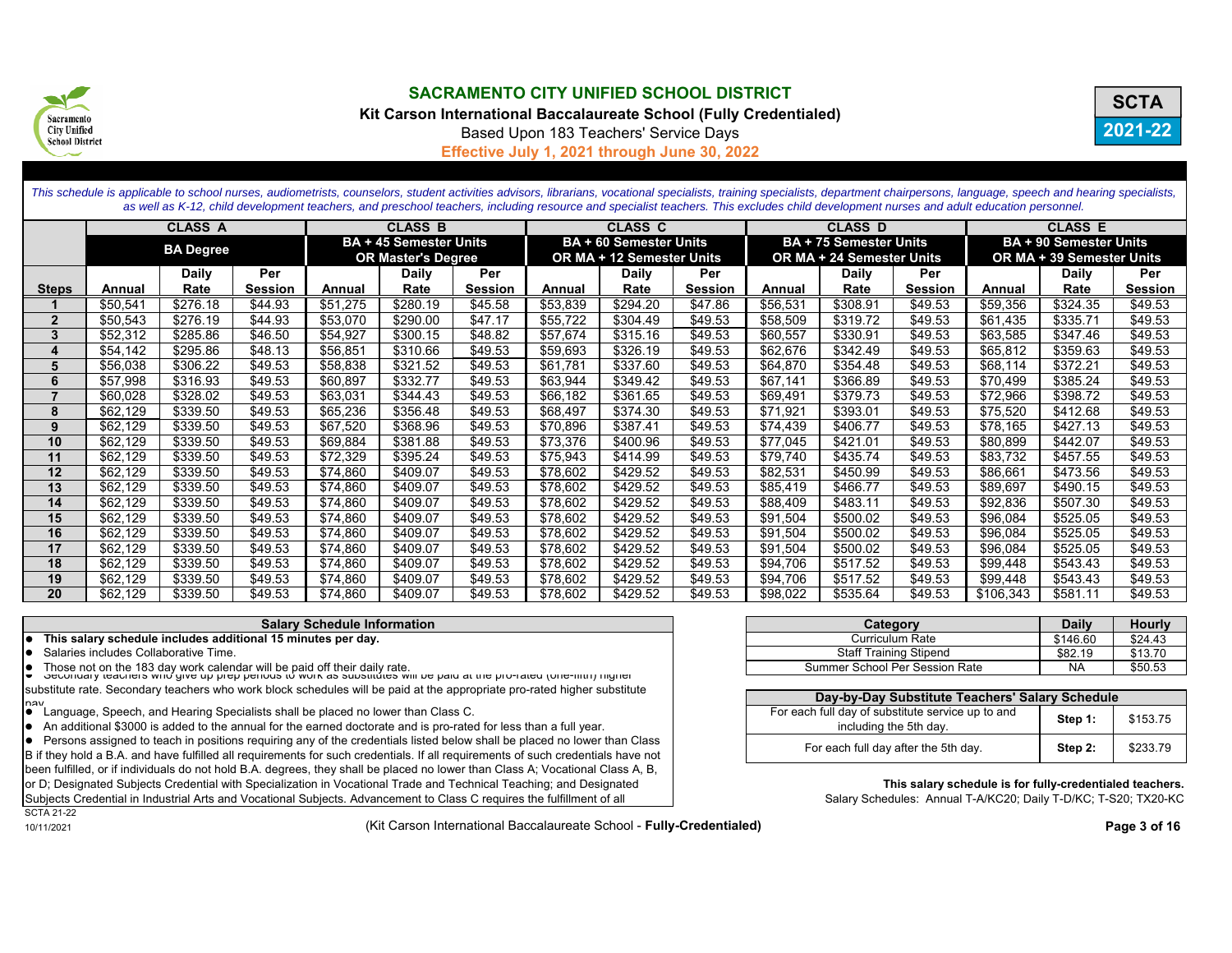

**Kit Carson International Baccalaureate School (Credentials in Progress)**



Based Upon 183 Teachers' Service Days

**Effective July 1, 2021 through June 30, 2022**

*This schedule is applicable to school nurses, audiometrists, counselors, student activities advisors, librarians, vocational specialists, training specialists, department chairpersons, language, speech and hearing specialists, as well as K-12, child development teachers, and preschool teachers, including resource and specialist teachers. This excludes child development nurses and adult education personnel.*

|              |          | <b>CLASS A</b>   |                | <b>CLASS B</b>                                      |          |                | <b>CLASS C</b>                                     |          |                |  |
|--------------|----------|------------------|----------------|-----------------------------------------------------|----------|----------------|----------------------------------------------------|----------|----------------|--|
|              |          | <b>BA Degree</b> |                | BA + 45 Semester Units OR<br><b>Master's Degree</b> |          |                | BA + 60 Semester Units OR<br>MA +12 Semester Units |          |                |  |
|              |          | Daily            | Per            |                                                     | Daily    | Per            |                                                    | Daily    | Per            |  |
| <b>Steps</b> | Annual   | Rate             | <b>Session</b> | Annual                                              | Rate     | <b>Session</b> | Annual                                             | Rate     | <b>Session</b> |  |
|              | \$49,308 | \$269.44         | \$43.83        | \$50.025                                            | \$273.36 | \$44.47        | \$52.525                                           | \$287.02 | \$46.69        |  |
| $\mathbf{2}$ | \$49.551 | \$270.77         | \$44.05        | \$52,029                                            | \$284.31 | \$46.25        | \$54.629                                           | \$298.52 | \$48.56        |  |
|              | \$51.540 | \$281.64         | \$45.81        | \$54,115                                            | \$295.71 | \$48.10        |                                                    |          |                |  |
|              | \$53,606 | \$292.93         | \$47.65        |                                                     |          |                |                                                    |          |                |  |

#### **Salary Schedule Information**

**This salary schedule includes additional 15 minutes per day.** 

 $\bullet$  Salaries includes Collaborative Time.

 $\bullet$  Those not on the 183 day work calendar will be paid off their daily rate.

Secondary teachers who give up prep periods to work as substitutes will be paid at the pro-rated (one-fifth) higher substitute rate. Secondary teachers who work block schedules will be paid at the appropriate pro-rated higher substitute pay.

• An additional \$3000 is added to the annual for the earned doctorate and is pro-rated for less than a full year.

Persons assigned to teach in positions requiring any of the credentials listed below shall be placed no lower than Class B if they hold a B.A. and have fulfilled all requirements for such credentials. If all requirements of such credentials have not been fulfilled, or if individuals do not hold B.A. degrees, they shall be placed no lower than Class A; Vocational Class A, B, or D; Designated Subjects Credential with Specialization in Vocational Trade and Technical Teaching; and Designated Subjects Credential in Industrial Arts and Vocational Subjects. Advancement to Class C requires the fulfillment of all requirements for that class.

Language, Speech, and Hearing Specialists shall be placed no lower than Class C.

| Category                       | <b>Daily</b> | <b>Hourly</b> |
|--------------------------------|--------------|---------------|
| Curriculum Rate                | \$146.60     | \$24.43       |
| <b>Staff Training Stipend</b>  | \$82.19      | \$13.70       |
| Summer School Per Session Rate | <b>NA</b>    | \$50.53       |

| Day-by-Day Substitute Teachers' Salary Schedule                             |         |          |  |  |  |  |  |
|-----------------------------------------------------------------------------|---------|----------|--|--|--|--|--|
| For each full day of substitute service up to and<br>including the 5th day. | Step 1: | \$153.75 |  |  |  |  |  |
| For each full day after the 5th day.                                        | Step 2: | \$233.79 |  |  |  |  |  |

**This salary schedule is for credentials in-progress teachers.** 

Salary Schedules: Annual TNC-AKC2; Daily TNC-D/KC; Per Session TNC-S20; TX20-KC

SCTA 21-22

Updated 10/11/2021 (Kit Carson International Baccalaureate School - **Credentials In-Progress**) **Page 4 of 16**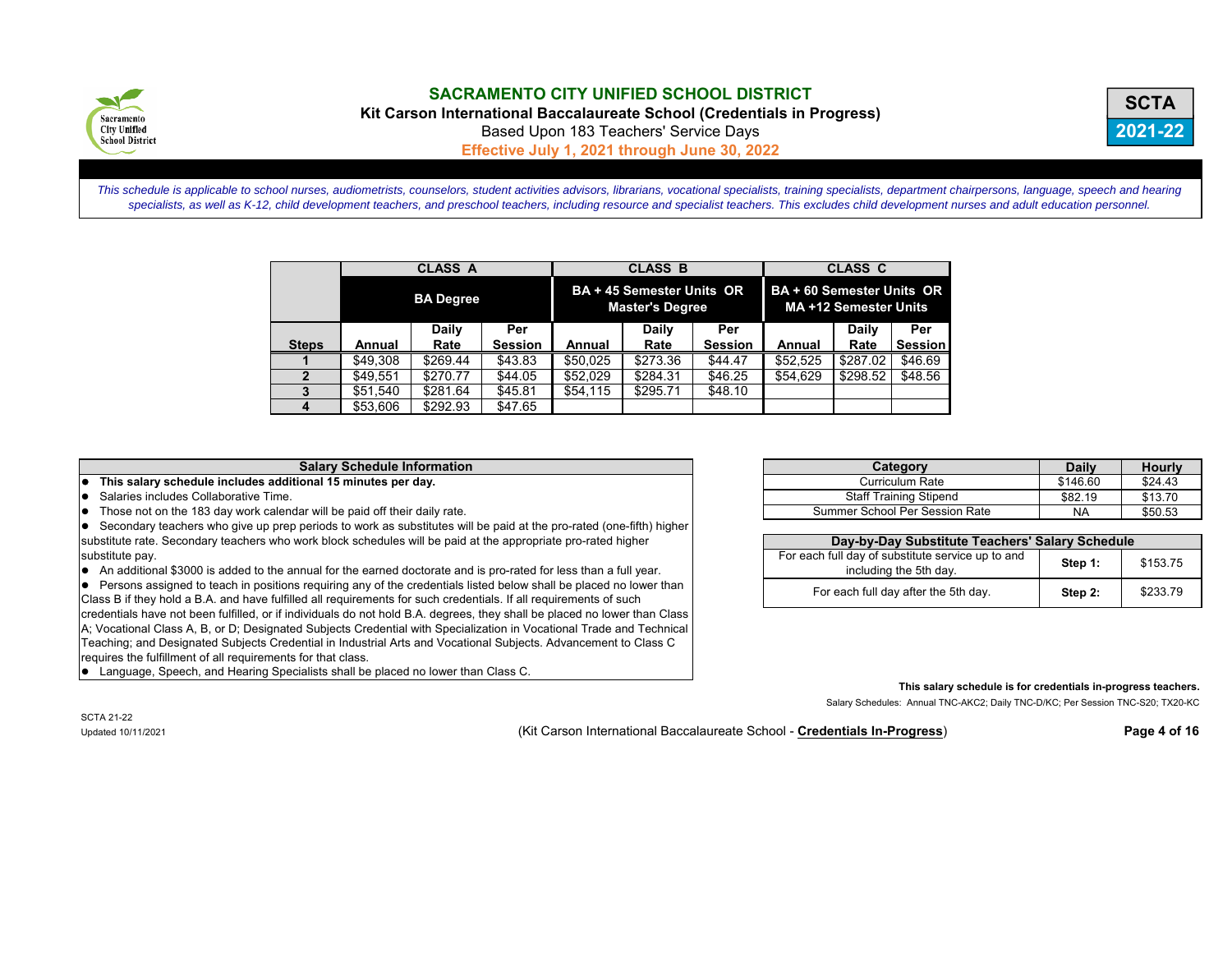

**Success Academy Elementary Salary Schedule (Fully Credentialed)**

**2021-22 SCTA**

Based Upon 183 Teachers' Service Days

**Effective July 1, 2021 through June 30, 2022**

This schedule is applicable to school nurses, audiometrists, counselors, student activities advisors, librarians, vocational specialists, training specialists, department chairpersons, language, speech and hearing speciali *as well as K-12, child development teachers, and preschool teachers, including resource and specialist teachers. This excludes child development nurses and adult education personnel.*

|                         |          | <b>CLASS A</b> |                                                   |          | <b>CLASS B</b>            |                               | <b>CLASS C</b> |                               | <b>CLASS D</b> |                           |                               | <b>CLASS E</b> |                           |              |                |
|-------------------------|----------|----------------|---------------------------------------------------|----------|---------------------------|-------------------------------|----------------|-------------------------------|----------------|---------------------------|-------------------------------|----------------|---------------------------|--------------|----------------|
|                         |          |                | <b>BA + 45 Semester Units</b><br><b>BA Degree</b> |          |                           | <b>BA + 60 Semester Units</b> |                | <b>BA + 75 Semester Units</b> |                |                           | <b>BA + 90 Semester Units</b> |                |                           |              |                |
|                         |          |                |                                                   |          | <b>OR Master's Degree</b> |                               |                | OR MA + 12 Semester Units     |                | OR MA + 24 Semester Units |                               |                | OR MA + 39 Semester Units |              |                |
|                         |          | <b>Daily</b>   | Per                                               |          | <b>Daily</b>              | Per                           |                | <b>Daily</b>                  | Per            |                           | <b>Daily</b>                  | Per            |                           | <b>Daily</b> | Per            |
| <b>Steps</b>            | Annual   | Rate           | <b>Session</b>                                    | Annual   | Rate                      | <b>Session</b>                | Annual         | Rate                          | <b>Session</b> | Annual                    | Rate                          | <b>Session</b> | Annual                    | Rate         | <b>Session</b> |
|                         | \$57,819 | \$315.95       | \$44.93                                           | \$58,657 | \$320.53                  | \$45.58                       | \$61,590       | \$336.56                      | \$47.86        | \$64,670                  | \$353.39                      | \$49.53        | \$67,904                  | \$371.06     | \$49.53        |
| $\overline{2}$          | \$57,821 | \$315.96       | \$44.93                                           | \$60,712 | \$331.76                  | \$47.17                       | \$63,746       | \$348.34                      | \$49.53        | \$66,934                  | \$365.76                      | \$49.53        | \$70,281                  | \$384.05     | \$49.53        |
| $\mathbf{3}$            | \$59,846 | \$327.03       | \$46.50                                           | \$62,837 | \$343.37                  | \$48.82                       | \$65,979       | \$360.54                      | \$49.53        | \$69,276                  | \$378.56                      | \$49.53        | \$72,741                  | \$397.49     | \$49.53        |
| $\overline{\mathbf{4}}$ | \$61,940 | \$338.47       | \$48.13                                           | \$65,036 | \$355.39                  | \$49.53                       | \$68,288       | \$373.16                      | \$49.53        | \$71,701                  | \$391.81                      | \$49.53        | \$75,288                  | \$411.41     | \$49.53        |
| $5\phantom{1}$          | \$64,107 | \$350.31       | \$49.53                                           | \$67,311 | \$367.82                  | \$49.53                       | \$70,678       | \$386.22                      | \$49.53        | \$74,210                  | \$405.52                      | \$49.53        | \$77,923                  | \$425.81     | \$49.53        |
| 6                       | \$66,348 | \$362.56       | \$49.53                                           | \$69,666 | \$380.69                  | \$49.53                       | \$73,151       | \$399.73                      | \$49.53        | \$76,809                  | \$419.72                      | \$49.53        | \$80,650                  | \$440.71     | \$49.53        |
| $\overline{7}$          | \$68,673 | \$375.26       | \$49.53                                           | \$72,106 | \$394.02                  | \$49.53                       | \$75,711       | \$413.72                      | \$49.53        | \$79,497                  | \$434.41                      | \$49.53        | \$83,472                  | \$456.13     | \$49.53        |
| 8                       | \$71,075 | \$388.39       | \$49.53                                           | \$74,629 | \$407.81                  | \$49.53                       | \$78,361       | \$428.20                      | \$49.53        | \$82,277                  | \$449.60                      | \$49.53        | \$86,394                  | \$472.10     | \$49.53        |
| 9                       | \$71,075 | \$388.39       | \$49.53                                           | \$77,242 | \$422.09                  | \$49.53                       | \$81,104       | \$443.19                      | \$49.53        | \$85,159                  | \$465.35                      | \$49.53        | \$89,419                  | \$488.63     | \$49.53        |
| 10                      | \$71,075 | \$388.39       | \$49.53                                           | \$79,947 | \$436.87                  | \$49.53                       | \$83,942       | \$458.70                      | \$49.53        | \$88,140                  | \$481.64                      | \$49.53        | \$92,549                  | \$505.73     | \$49.53        |
| 11                      | \$71,075 | \$388.39       | \$49.53                                           | \$82,743 | \$452.15                  | \$49.53                       | \$86,879       | \$474.75                      | \$49.53        | \$91,224                  | \$498.49                      | \$49.53        | \$95,790                  | \$523.44     | \$49.53        |
| 12                      | \$71,075 | \$388.39       | \$49.53                                           | \$85,640 | \$467.98                  | \$49.53                       | \$89,921       | \$491.37                      | \$49.53        | \$94,415                  | \$515.93                      | \$49.53        | \$99,142                  | \$541.76     | \$49.53        |
| 13                      | \$71,075 | \$388.39       | \$49.53                                           | \$85,640 | \$467.98                  | \$49.53                       | \$89,921       | \$491.37                      | \$49.53        | \$97,720                  | \$533.99                      | \$49.53        | \$102,614                 | \$560.73     | \$49.53        |
| 14                      | \$71,075 | \$388.39       | \$49.53                                           | \$85,640 | \$467.98                  | \$49.53                       | \$89,921       | \$491.37                      | \$49.53        | \$101,140                 | \$552.68                      | \$49.53        | \$106,204                 | \$580.35     | \$49.53        |
| 15                      | \$71,075 | \$388.39       | \$49.53                                           | \$85,640 | \$467.98                  | \$49.53                       | \$89,921       | \$491.37                      | \$49.53        | \$104,680                 | \$572.02                      | \$49.53        | \$109,921                 | \$600.66     | \$49.53        |
| 16                      | \$71,075 | \$388.39       | \$49.53                                           | \$85,640 | \$467.98                  | \$49.53                       | \$89,921       | \$491.37                      | \$49.53        | \$104,680                 | \$572.02                      | \$49.53        | \$109,921                 | \$600.66     | \$49.53        |
| 17                      | \$71,075 | \$388.39       | \$49.53                                           | \$85,640 | \$467.98                  | \$49.53                       | \$89,921       | \$491.37                      | \$49.53        | \$104,680                 | \$572.02                      | \$49.53        | \$109,921                 | \$600.66     | \$49.53        |
| 18                      | \$71,075 | \$388.39       | \$49.53                                           | \$85,640 | \$467.98                  | \$49.53                       | \$89,921       | \$491.37                      | \$49.53        | \$108,343                 | \$592.04                      | \$49.53        | \$113,767                 | \$621.68     | \$49.53        |
| 19                      | \$71,075 | \$388.39       | \$49.53                                           | \$85,640 | \$467.98                  | \$49.53                       | \$89,921       | \$491.37                      | \$49.53        | \$108,343                 | \$592.04                      | \$49.53        | \$113,767                 | \$621.68     | \$49.53        |
| 20                      | \$71,075 | \$388.39       | \$49.53                                           | \$85,640 | \$467.98                  | \$49.53                       | \$89,921       | \$491.37                      | \$49.53        | \$112,137                 | \$612.77                      | \$49.53        | \$121,658                 | \$664.80     | \$49.53        |

### **Salary Schedule Information**

**•** This salary schedule includes additional 69 minutes per day.

Salaries includes Collaborative Time.

Those not on the 183 day work calendar will be paid off their daily rate.

• Secondary teachers who give up prep periods to work as substitutes will be paid at the pro-rated (one-fifth) higher substitute rate. Secondary teachers who work block schedules will be paid at the appropriate pro-rated higher substitute pay.

• Language, Speech, and Hearing Specialists shall be placed no lower than Class C.

• An additional \$3000 is added to the annual for the earned doctorate and is pro-rated for less than a full year.

• Persons assigned to teach in positions requiring any of the credentials listed below shall be placed no lower than Class B if they hold a B.A. and have fulfilled all requirements for such credentials. If all requirements of such credentials have not been fulfilled, or if individuals do not hold B.A. degrees, they shall be placed no lower than Class A; Vocational Class A, B, or D; Designated Subjects Credential with Specialization in Vocational Trade and Technical Teaching; and Designated Subjects Credential in Industrial Arts and Vocational Subjects. Advancement to Class C requires the fulfillment of all requirements for that class.

| Category                              | <b>Daily</b> | <b>Hourly</b> |
|---------------------------------------|--------------|---------------|
| <b>Curriculum Rate</b>                | \$146.60     | \$24.43       |
| <b>Staff Training Stipend</b>         | \$82.19      | \$13.70       |
| <b>Summer School Per Session Rate</b> | NA           | \$50.53       |

| Day-by-Day Substitute Teachers' Salary Schedule                             |         |          |  |  |  |  |
|-----------------------------------------------------------------------------|---------|----------|--|--|--|--|
| For each full day of substitute service up to and<br>including the 5th day. | Step 1: | \$175.89 |  |  |  |  |
| For each full day after the 5th day.                                        | Step 2: | \$267.46 |  |  |  |  |

**This salary schedule is for fully-credentialed teachers.**

Salary Schedules: Annual T-A/SE20; Daily T-D/SE; T-S20; TX20-SE

SCTA 21-22

Updated 10/11/2021 (Success Academy Salary Schedule (Elementary) - **Fully-Credentialed**) **Page 5 of 16**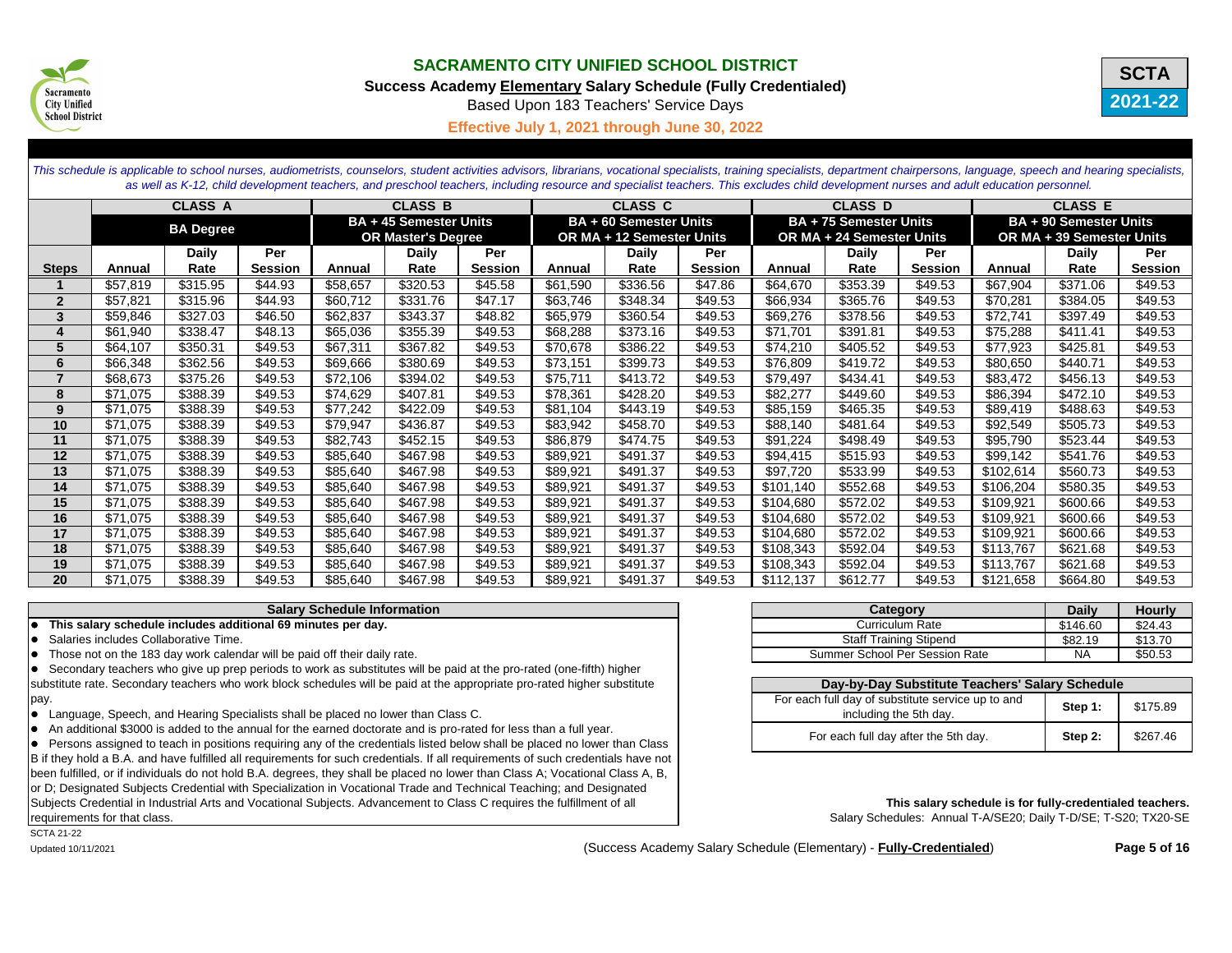

**Success Academy Elementary Salary Schedule (Credentials in Progress)**



Based Upon 183 Teachers' Service Days

**Effective July 1, 2021 through June 30, 2022**

*This schedule is applicable to school nurses, audiometrists, counselors, student activities advisors, librarians, vocational specialists, training specialists, department chairpersons, language, speech and hearing specialists, as well as K-12, child development teachers, and preschool teachers, including resource and specialist teachers. This excludes child development nurses and adult education personnel.*

|              |          | <b>CLASS A</b>   |                |          | <b>CLASS B</b>                                             |                | <b>CLASS C</b>                                            |              |                |  |
|--------------|----------|------------------|----------------|----------|------------------------------------------------------------|----------------|-----------------------------------------------------------|--------------|----------------|--|
|              |          | <b>BA Degree</b> |                |          | <b>BA + 45 Semester Units OR</b><br><b>Master's Degree</b> |                | <b>BA + 60 Semester Units OR</b><br>MA +12 Semester Units |              |                |  |
|              |          | Daily            | Per            |          | Daily                                                      | Per            |                                                           | <b>Daily</b> | Per            |  |
| <b>Steps</b> | Annual   | Rate             | <b>Session</b> | Annual   | Rate                                                       | <b>Session</b> | Annual                                                    | Rate         | <b>Session</b> |  |
|              | \$56,408 | \$308.24         | \$43.83        | \$57.226 | \$312.71                                                   | \$44.47        | \$60.088                                                  | \$328.35     | \$46.69        |  |
|              | \$56,686 | \$309.76         | \$44.05        | \$59.521 | \$325.25                                                   | \$46.25        | \$62,496                                                  | \$341.51     | \$48.56        |  |
|              | \$58,963 | \$322.20         | \$45.81        | \$61,909 | \$338.30                                                   | \$48.10        |                                                           |              |                |  |
|              | \$61,327 | \$335.12         | \$47.65        |          |                                                            |                |                                                           |              |                |  |

#### **Salary Schedule Information**

 $\bullet$  This salary schedule includes additional 69 minutes per day.

 $\bullet$  Salaries includes Collaborative Time.

 $\bullet$  Those not on the 183 day work calendar will be paid off their daily rate.

 $\bullet$  Secondary teachers who give up prep periods to work as substitutes will be paid at the pro-rated (one-fifth) higher substitute rate. Secondary teachers who work block schedules will be paid at the appropriate pro-rated higher substitute pay.

• An additional \$3000 is added to the annual for the earned doctorate and is pro-rated for less than a full year.

Persons assigned to teach in positions requiring any of the credentials listed below shall be placed no lower than Class B if they hold a B.A. and have fulfilled all requirements for such credentials. If all requirements of such credentials have not been fulfilled, or if individuals do not hold B.A. degrees, they shall be placed no lower than Class A; Vocational Class A, B, or D; Designated Subjects Credential with Specialization in Vocational Trade and Technical Teaching; and Designated Subjects Credential in Industrial Arts and Vocational Subjects. Advancement to Class C requires the fulfillment of all requirements for that class.

**Example 3 and Speech, and Hearing Specialists shall be placed no lower than Class C. This salary schedule is for credentials in-progress teachers. This salary schedule is for credentials in-progress teachers.** 

| Category                       | Daily     | <b>Hourly</b> |
|--------------------------------|-----------|---------------|
| Curriculum Rate                | \$146.60  | \$24.43       |
| <b>Staff Training Stipend</b>  | \$82.19   | \$13.70       |
| Summer School Per Session Rate | <b>NA</b> | \$50.53       |

| Day-by-Day Substitute Teachers' Salary Schedule                                                  |                  |  |  |  |  |  |
|--------------------------------------------------------------------------------------------------|------------------|--|--|--|--|--|
| For each full day of substitute service up to and including the   Step 1:   \$175.89<br>5th dav. |                  |  |  |  |  |  |
| For each full day after the 5th day.                                                             | Step 2: \$267.46 |  |  |  |  |  |

Salary Schedules: Annual TNC-ASE2; Daily TNC-D/SE; Per Session TNC-S20; TX20-SE

SCTA 21-22

Updated 10/11/2021 (Success Academy Elementary - **Credentials In-Progress**) **Page 6 of 16**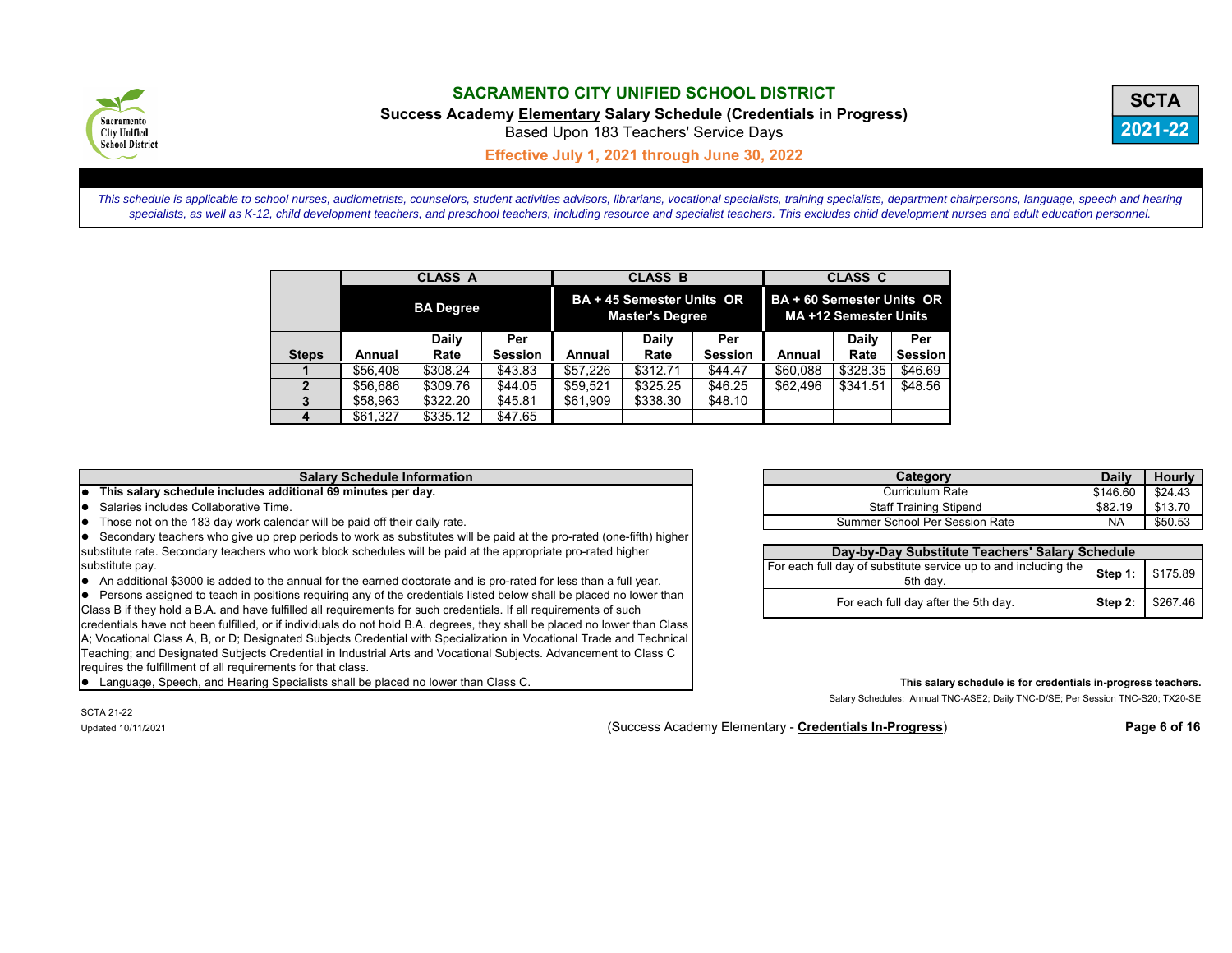

**Success Academy Middle Salary Schedule (Fully Credentialed)**



Based Upon 183 Teachers' Service Days

**Effective July 1, 2021 through June 30, 2022**

*This schedule is applicable to school nurses, audiometrists, counselors, student activities advisors, librarians, vocational specialists, training specialists, department chairpersons, language, speech and hearing specialists, as well as K-12, child development teachers, and preschool teachers, including resource and specialist teachers. This excludes child development nurses and adult education personnel.*

|                | <b>CLASS A</b>   |          |         |                           | <b>CLASS B</b>                |                           |          | <b>CLASS C</b>                |                |           | <b>CLASS D</b>                |                |           | <b>CLASS E</b>                |         |
|----------------|------------------|----------|---------|---------------------------|-------------------------------|---------------------------|----------|-------------------------------|----------------|-----------|-------------------------------|----------------|-----------|-------------------------------|---------|
|                | <b>BA Degree</b> |          |         |                           | <b>BA + 45 Semester Units</b> |                           |          | <b>BA + 60 Semester Units</b> |                |           | <b>BA + 75 Semester Units</b> |                |           | <b>BA + 90 Semester Units</b> |         |
|                |                  |          |         | <b>OR Master's Degree</b> |                               | OR MA + 12 Semester Units |          | OR MA + 24 Semester Units     |                |           | OR MA + 39 Semester Units     |                |           |                               |         |
|                |                  | Daily    | Per     |                           | Daily                         | Per                       |          | Daily                         | Per            |           | Daily                         | Per            |           | <b>Daily</b>                  | Per     |
| <b>Steps</b>   | Annual           | Rate     | Session | Annual                    | Rate                          | Session                   | Annual   | Rate                          | <b>Session</b> | Annual    | Rate                          | <b>Session</b> | Annual    | Rate                          | Session |
|                | \$57.144         | \$312.26 | \$44.93 | \$57.974                  | \$316.80                      | \$45.58                   | \$60,873 | \$332.64                      | \$47.86        | \$63,916  | \$349.27                      | \$49.53        | \$67.113  | \$366.74                      | \$49.53 |
| $\overline{2}$ | \$57,147         | \$312.28 | \$44.93 | \$60,004                  | \$327.89                      | \$47.17                   | \$63,003 | \$344.28                      | \$49.53        | \$66,155  | \$361.50                      | \$49.53        | \$69,461  | \$379.57                      | \$49.53 |
|                | \$59,149         | \$323.22 | \$46.50 | \$62,103                  | \$339.36                      | \$48.82                   | \$65,210 | \$356.34                      | \$49.53        | \$68,468  | \$374.14                      | \$49.53        | \$71,893  | \$392.86                      | \$49.53 |
|                | \$61,217         | \$334.52 | \$48.13 | \$64,279                  | \$351.25                      | \$49.53                   | \$67,492 | \$368.81                      | \$49.53        | \$70,865  | \$387.24                      | \$49.53        | \$74,411  | \$406.62                      | \$49.53 |
| 5              | \$63,360         | \$346.23 | \$49.53 | \$66,526                  | \$363.53                      | \$49.53                   | \$69,855 | \$381.72                      | \$49.53        | \$73,346  | \$400.80                      | \$49.53        | \$77,014  | \$420.84                      | \$49.53 |
| 6              | \$65,576         | \$358.34 | \$49.53 | \$68,854                  | \$376.25                      | \$49.53                   | \$72,298 | \$395.07                      | \$49.53        | \$75,914  | \$414.83                      | \$49.53        | \$79,711  | \$435.58                      | \$49.53 |
|                | \$67,871         | \$370.88 | \$49.53 | \$71,266                  | \$389.43                      | \$49.53                   | \$74,829 | \$408.90                      | \$49.53        | \$78,571  | \$429.35                      | \$49.53        | \$82,500  | \$450.82                      | \$49.53 |
| 8              | \$70,246         | \$383.86 | \$49.53 | \$73,760                  | \$403.06                      | \$49.53                   | \$77,447 | \$423.21                      | \$49.53        | \$81,318  | \$444.36                      | \$49.53        | \$85.388  | \$466.60                      | \$49.53 |
| 9              | \$70,246         | \$383.86 | \$49.53 | \$76,342                  | \$417.17                      | \$49.53                   | \$80,159 | \$438.03                      | \$49.53        | \$84,165  | \$459.92                      | \$49.53        | \$88,378  | \$482.94                      | \$49.53 |
| 10             | \$70,246         | \$383.86 | \$49.53 | \$79,014                  | \$431.77                      | \$49.53                   | \$82,963 | \$453.35                      | \$49.53        | \$87,112  | \$476.02                      | \$49.53        | \$91,471  | \$499.84                      | \$49.53 |
| 11             | \$70,246         | \$383.86 | \$49.53 | \$81,779                  | \$446.88                      | \$49.53                   | \$85,865 | \$469.21                      | \$49.53        | \$90,160  | \$492.68                      | \$49.53        | \$94,673  | \$517.34                      | \$49.53 |
| 12             | \$70,246         | \$383.86 | \$49.53 | \$84,643                  | \$462.53                      | \$49.53                   | \$88,872 | \$485.64                      | \$49.53        | \$93,315  | \$509.92                      | \$49.53        | \$97.986  | \$535.44                      | \$49.53 |
| 13             | \$70,246         | \$383.86 | \$49.53 | \$84,643                  | \$462.53                      | \$49.53                   | \$88,872 | \$485.64                      | \$49.53        | \$96,580  | \$527.76                      | \$49.53        | \$101,417 | \$554.19                      | \$49.53 |
| 14             | \$70,246         | \$383.86 | \$49.53 | \$84,643                  | \$462.53                      | \$49.53                   | \$88,872 | \$485.64                      | \$49.53        | \$99,962  | \$546.24                      | \$49.53        | \$104,967 | \$573.59                      | \$49.53 |
| 15             | \$70,246         | \$383.86 | \$49.53 | \$84,643                  | \$462.53                      | \$49.53                   | \$88,872 | \$485.64                      | \$49.53        | \$103,461 | \$565.36                      | \$49.53        | \$108,640 | \$593.66                      | \$49.53 |
| 16             | \$70,246         | \$383.86 | \$49.53 | \$84.643                  | \$462.53                      | \$49.53                   | \$88,872 | \$485.64                      | \$49.53        | \$103,461 | \$565.36                      | \$49.53        | \$108.640 | \$593.66                      | \$49.53 |
| 17             | \$70,246         | \$383.86 | \$49.53 | \$84,643                  | \$462.53                      | \$49.53                   | \$88,872 | \$485.64                      | \$49.53        | \$103,461 | \$565.36                      | \$49.53        | \$108,640 | \$593.66                      | \$49.53 |
| 18             | \$70,246         | \$383.86 | \$49.53 | \$84,643                  | \$462.53                      | \$49.53                   | \$88,872 | \$485.64                      | \$49.53        | \$107,081 | \$585.14                      | \$49.53        | \$112,441 | \$614.43                      | \$49.53 |
| 19             | \$70,246         | \$383.86 | \$49.53 | \$84,643                  | \$462.53                      | \$49.53                   | \$88,872 | \$485.64                      | \$49.53        | \$107,081 | \$585.14                      | \$49.53        | \$112,441 | \$614.43                      | \$49.53 |
| 20             | \$70,246         | \$383.86 | \$49.53 | \$84,643                  | \$462.53                      | \$49.53                   | \$88,872 | \$485.64                      | \$49.53        | \$110,830 | \$605.63                      | \$49.53        | \$120,240 | \$657.05                      | \$49.53 |

#### **Salary Schedule Information**

**This salary schedule includes additional 64 minutes per day.** 

 $\bullet$  Salaries includes Collaborative Time.

 $\bullet$  Those not on the 183 day work calendar will be paid off their daily rate.

Secondary teachers who give up prep periods to work as substitutes will be paid at the pro-rated (one-fifth) higher

substitute rate. Secondary teachers who work block schedules will be paid at the appropriate pro-rated higher substitute pay. • Language, Speech, and Hearing Specialists shall be placed no lower than Class C.

• An additional \$3000 is added to the annual for the earned doctorate and is pro-rated for less than a full year.

Persons assigned to teach in positions requiring any of the credentials listed below shall be placed no lower than Class B

if they hold a B.A. and have fulfilled all requirements for such credentials. If all requirements of such credentials have not been fulfilled, or if individuals do not hold B.A. degrees, they shall be placed no lower than Class A; Vocational Class A, B, or D; Designated Subjects Credential with Specialization in Vocational Trade and Technical Teaching; and Designated

| Category                       | <b>Daily</b> | <b>Hourly</b> |
|--------------------------------|--------------|---------------|
| Curriculum Rate                | \$146.60     | \$24.43       |
| <b>Staff Training Stipend</b>  | \$82.19      | \$13.70       |
| Summer School Per Session Rate | NA           | \$50.53       |

| Day-by-Day Substitute Teachers' Salary Schedule                             |         |          |  |  |  |  |
|-----------------------------------------------------------------------------|---------|----------|--|--|--|--|
| For each full day of substitute service up to and<br>including the 5th day. | Step 1: | \$173.84 |  |  |  |  |
| For each full day after the 5th day.                                        | Step 2: | \$264.34 |  |  |  |  |

**This salary schedule is for fully-credentialed teachers.**

Salary Schedules: Annual T-A/SM20; Daily T-D/SM; T-S20; TX20-SM

SCTA 21-22

Updated 10/11/2021 **Page 7 of 16** (Success Academy Salary Schedule (Middle) - **Fully-Credentialed**)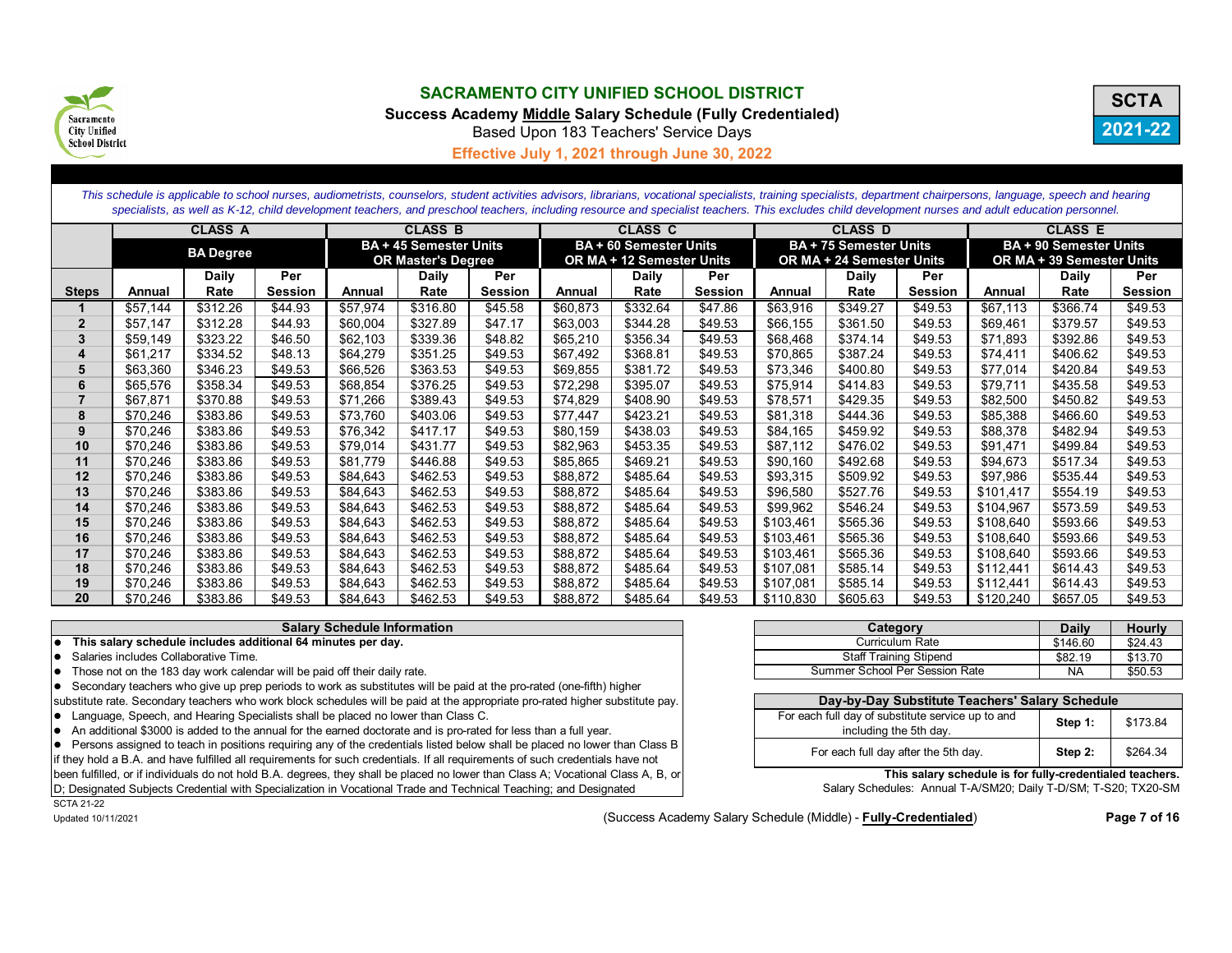

**Success Academy Middle Salary Schedule (Credentials in Progress)**



Based Upon 183 Teachers' Service Days

**Effective July 1, 2021 through June 30, 2022**

*This schedule is applicable to school nurses, audiometrists, counselors, student activities advisors, librarians, vocational specialists, training specialists, department chairpersons, language, speech and hearing specialists, as well as K-12, child development teachers, and preschool teachers, including resource and specialist teachers. This excludes child development nurses and adult education personnel.*

|                |                  | <b>CLASS A</b> |                |                                                     | <b>CLASS B</b> |                | <b>CLASS C</b>                                     |              |                |  |
|----------------|------------------|----------------|----------------|-----------------------------------------------------|----------------|----------------|----------------------------------------------------|--------------|----------------|--|
|                | <b>BA Degree</b> |                |                | BA + 45 Semester Units OR<br><b>Master's Degree</b> |                |                | BA + 60 Semester Units OR MA<br>+12 Semester Units |              |                |  |
|                |                  | Daily          | Per            |                                                     | Daily          | Per            |                                                    | <b>Daily</b> | Per            |  |
| <b>Steps</b>   | Annual           | Rate           | <b>Session</b> | Annual                                              | Rate           | <b>Session</b> | Annual                                             | Rate         | <b>Session</b> |  |
|                | \$55.749         | \$304.64       | \$43.83        | \$56,560                                            | \$309.07       | \$44.47        | \$59,389                                           | \$324.53     | \$46.69        |  |
| $\overline{2}$ | \$56.027         | \$306.16       | \$44.05        | \$58,827                                            | \$321.46       | \$46.25        | \$61.768                                           | \$337.53     | \$48.56        |  |
|                | \$58.275         | \$318.44       | \$45.81        | \$61.184                                            | \$334.34       | \$48.10        |                                                    |              |                |  |
|                | \$60,611         | \$331.21       | \$47.65        |                                                     |                |                |                                                    |              |                |  |

#### **Salary Schedule Information**

 $\bullet$  This salary schedule includes additional 64 minutes per day.

- $\bullet$  Salaries includes Collaborative Time.
- $\bullet$  Those not on the 183 day work calendar will be paid off their daily rate.

Secondary teachers who give up prep periods to work as substitutes will be paid at the pro-rated (one-fifth) higher substitute rate. Secondary teachers who work block schedules will be paid at the appropriate pro-rated higher substitute pay.

 $\bullet$  An additional \$3000 is added to the annual for the earned doctorate and is pro-rated for less than a full year.

Persons assigned to teach in positions requiring any of the credentials listed below shall be placed no lower than Class B if they hold a B.A. and have fulfilled all requirements for such credentials. If all requirements of such credentials have not been fulfilled, or if individuals do not hold B.A. degrees, they shall be placed no lower than Class A; Vocational Class A, B, or D; Designated Subjects Credential with Specialization in Vocational Trade and Technical Teaching; and Designated Subjects Credential in Industrial Arts and Vocational Subjects. Advancement to Class C requires the fulfillment of all requirements for that class.

nguage, Speech, and Hearing Specialists shall be placed no lower than Class C.

|  |  | Langu      |
|--|--|------------|
|  |  | SCTA 21-22 |

| Category                       | <b>Daily</b> | <b>Hourly</b> |
|--------------------------------|--------------|---------------|
| Curriculum Rate                | \$146.60     | \$24.43       |
| <b>Staff Training Stipend</b>  | \$82.19      | \$13.70       |
| Summer School Per Session Rate | <b>NA</b>    | \$50.53       |

| Day-by-Day Substitute Teachers' Salary Schedule                                              |  |                          |  |  |  |  |  |
|----------------------------------------------------------------------------------------------|--|--------------------------|--|--|--|--|--|
| For each full day of substitute service up to and including the 5th Step 1: \$173.84<br>dav. |  |                          |  |  |  |  |  |
| For each full day after the 5th day.                                                         |  | <b>Step 2:</b> $$264.34$ |  |  |  |  |  |

#### **This salary schedule is for credentials in-progress teachers.**

Salary Schedules: Annual TNC-ASM2; Daily TNC-D/SM; Per Session TNC-S20; TX20-SM

Updated 10/11/2021 (Success Academy Middle - **Credentials In-Progress**) **Page 8 of 16**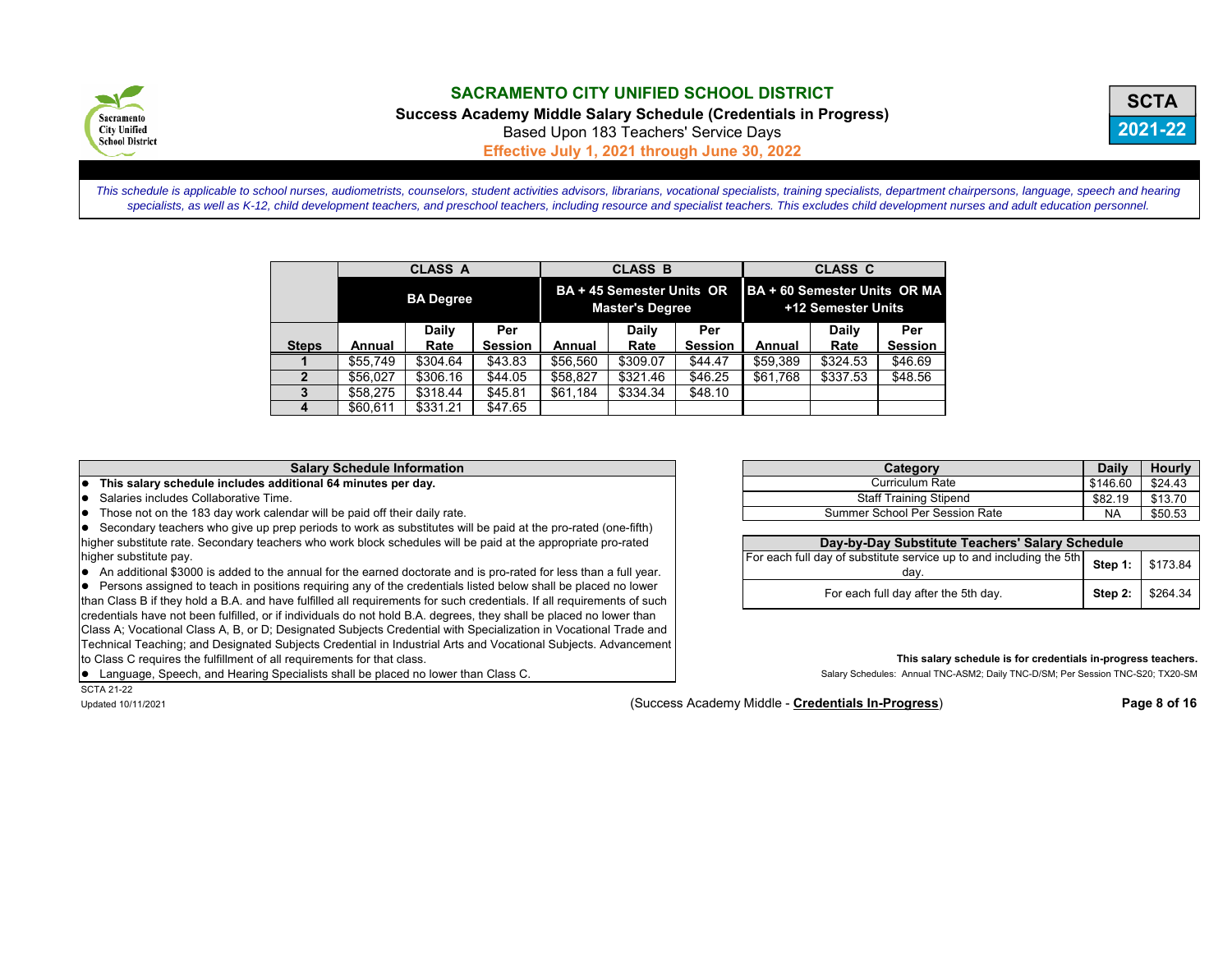

**New Technology Teachers' Salary Schedule (Fully Credentialed)**



Based Upon 178 Teachers' Service Days

#### **Effective July 1, 2021 through June 30, 2022**

*This schedule is applicable to school nurses, audiometrists, counselors, student activities advisors, librarians, vocational specialists, training specialists, department chairpersons, language, speech and hearing*  specialists (LSHS), as well as K-12, child development teachers, and preschool teachers, including resource and specialist teachers. This excludes child development nurses and adult education personnel.

|              |          | <b>CLASS A</b>   |         | <b>CLASS B</b> |                               |                | <b>CLASS C</b> |                           |         |          | <b>CLASS D</b>                |                | <b>CLASS E</b> |                               |                |
|--------------|----------|------------------|---------|----------------|-------------------------------|----------------|----------------|---------------------------|---------|----------|-------------------------------|----------------|----------------|-------------------------------|----------------|
|              |          | <b>BA Degree</b> |         |                | <b>BA + 45 Semester Units</b> |                |                | BA + 60 Semester Units    |         |          | <b>BA + 75 Semester Units</b> |                |                | <b>BA + 90 Semester Units</b> |                |
|              |          |                  |         |                | <b>OR Master's Degree</b>     |                |                | OR MA + 12 Semester Units |         |          | OR MA + 24 Semester Units     |                |                | OR MA + 39 Semester Units     |                |
|              |          | Daily            | Per     |                | Daily                         | Per            |                | Daily                     | Per     |          | Daily                         | Per            |                | Daily                         | Per            |
| <b>Steps</b> | Annual   | Rate             | Session | Annual         | Rate                          | <b>Session</b> | Annual         | Rate                      | Session | Annual   | Rate                          | <b>Session</b> | Annual         | Rate                          | <b>Session</b> |
|              | \$48,533 | \$272.66         | \$44.93 | \$49,240       | \$276.63                      | \$45.58        | \$51.700       | \$290.45                  | \$47.86 | \$54,286 | \$304.98                      | \$49.53        | \$57,001       | \$320.23                      | \$49.53        |
|              | \$48,537 | \$272.68         | \$44.93 | \$50,963       | \$286.31                      | \$47.17        | \$53,510       | \$300.62                  | \$49.53 | \$56,186 | \$315.65                      | \$49.53        | \$58,996       | \$331.44                      | \$49.53        |
| 3            | \$50,235 | \$282.22         | \$46.50 | \$52,747       | \$296.33                      | \$48.82        | \$55,383       | \$311.14                  | \$49.53 | \$58,153 | \$326.70                      | \$49.53        | \$61,061       | \$343.04                      | \$49.53        |
|              | \$51,994 | \$292.10         | \$48.13 | \$54,593       | \$306.70                      | \$49.53        | \$57,321       | \$322.03                  | \$49.53 | \$60,187 | \$338.13                      | \$49.53        | \$63,199       | \$355.05                      | \$49.53        |
|              | \$53,813 | \$302.32         | \$49.53 | \$56,503       | \$317.43                      | \$49.53        | \$59,329       | \$333.31                  | \$49.53 | \$62,295 | \$349.97                      | \$49.53        | \$65,410       | \$367.47                      | \$49.53        |
|              | \$55,696 | \$312.90         | \$49.53 | \$58,480       | \$328.54                      | \$49.53        | \$61,405       | \$344.97                  | \$49.53 | \$64,475 | \$362.22                      | \$49.53        | \$67,701       | \$380.34                      | \$49.53        |
|              | \$57,645 | \$323.85         | \$49.53 | \$60,527       | \$340.04                      | \$49.53        | \$63,555       | \$357.05                  | \$49.53 | \$66,730 | \$374.89                      | \$49.53        | \$70,070       | \$393.65                      | \$49.53        |
| 8            | \$59,662 | \$335.18         | \$49.53 | \$62,645       | \$351.94                      | \$49.53        | \$65,778       | \$369.54                  | \$49.53 | \$69,066 | \$388.01                      | \$49.53        | \$72,523       | \$407.43                      | \$49.53        |
| 9            | \$59,662 | \$335.18         | \$49.53 | \$64,838       | \$364.26                      | \$49.53        | \$68,080       | \$382.47                  | \$49.53 | \$71,483 | \$401.59                      | \$49.53        | \$75,061       | \$421.69                      | \$49.53        |
| 10           | \$59,662 | \$335.18         | \$49.53 | \$67,108       | \$377.01                      | \$49.53        | \$70,463       | \$395.86                  | \$49.53 | \$73,986 | \$415.65                      | \$49.53        | \$77,688       | \$436.45                      | \$49.53        |
| 11           | \$59,662 | \$335.18         | \$49.53 | \$69,456       | \$390.20                      | \$49.53        | \$72,928       | \$409.71                  | \$49.53 | \$76,574 | \$430.19                      | \$49.53        | \$80,408       | \$451.73                      | \$49.53        |
| 12           | \$59,662 | \$335.18         | \$49.53 | \$71,887       | \$403.86                      | \$49.53        | \$75,481       | \$424.05                  | \$49.53 | \$79,255 | \$445.25                      | \$49.53        | \$83,222       | \$467.54                      | \$49.53        |
| 13           | \$59,662 | \$335.18         | \$49.53 | \$71,887       | \$403.86                      | \$49.53        | \$75,481       | \$424.05                  | \$49.53 | \$82,030 | \$460.84                      | \$49.53        | \$86,134       | \$483.90                      | \$49.53        |
| 14           | \$59,662 | \$335.18         | \$49.53 | \$71,887       | \$403.86                      | \$49.53        | \$75,481       | \$424.05                  | \$49.53 | \$84,901 | \$476.97                      | \$49.53        | \$89,150       | \$500.84                      | \$49.53        |
| 15           | \$59,662 | \$335.18         | \$49.53 | \$71,887       | \$403.86                      | \$49.53        | \$75,481       | \$424.05                  | \$49.53 | \$87,871 | \$493.66                      | \$49.53        | \$92,270       | \$518.37                      | \$49.53        |
| 16           | \$59,662 | \$335.18         | \$49.53 | \$71.887       | \$403.86                      | \$49.53        | \$75.481       | \$424.05                  | \$49.53 | \$87,871 | \$493.66                      | \$49.53        | \$92,270       | \$518.37                      | \$49.53        |
| 17           | \$59,662 | \$335.18         | \$49.53 | \$71.887       | \$403.86                      | \$49.53        | \$75.481       | \$424.05                  | \$49.53 | \$87,871 | \$493.66                      | \$49.53        | \$92,270       | \$518.37                      | \$49.53        |
| 18           | \$59,662 | \$335.18         | \$49.53 | \$71,887       | \$403.86                      | \$49.53        | \$75,481       | \$424.05                  | \$49.53 | \$90,947 | \$510.94                      | \$49.53        | \$95,499       | \$536.51                      | \$49.53        |
| 19           | \$59,662 | \$335.18         | \$49.53 | \$71,887       | \$403.86                      | \$49.53        | \$75,481       | \$424.05                  | \$49.53 | \$90,947 | \$510.94                      | \$49.53        | \$95,499       | \$536.51                      | \$49.53        |
| 20           | \$59,662 | \$335.18         | \$49.53 | \$71,887       | \$403.86                      | \$49.53        | \$75,481       | \$424.05                  | \$49.53 | \$94,130 | \$528.82                      | \$49.53        | \$102,122      | \$573.72                      | \$49.53        |

#### **Salary Schedule Information**

 $\bullet$  Salaries includes Collaborative Time.

• Those not on the 178 day work calendar will be paid off their daily rate.

Secondary teachers who give up prep periods to work as substitutes will be paid at the pro-rated (one-fifth) higher substitute rate. Secondary teachers who work block schedules will be paid at the appropriate pro-rated higher substitute pay.

• Language, Speech, and Hearing Specialists shall be placed no lower than Class C.

• An additional \$3000 is added to the annual for the earned doctorate and is pro-rated for less than a full year.

• Persons assigned to teach in positions requiring any of the credentials listed below shall be placed no lower than Class B if they hold a B.A. and have fulfilled all requirements for such credentials. If all requirements of such credentials have not been fulfilled, or if individuals do not hold B.A. degrees, they shall be placed no lower than Class A; Vocational Class A, B, or D; Designated Subjects Credential with Specialization in Vocational Trade and Technical Teaching; and Designated Subjects Credential in Industrial Arts and Vocational Subjects. Advancement to Class C requires the fulfillment of all requirements for that class.

| Category                       | <b>Daily</b> | <b>Hourly</b> |
|--------------------------------|--------------|---------------|
| Curriculum Rate                | \$146.60     | \$24.43       |
| <b>Staff Training Stipend</b>  | \$82.19      | \$13.70       |
| Summer School Per Session Rate | NA           | \$50.53       |

| Day-by-Day Substitute Teachers' Salary Schedule                             |         |          |  |  |  |  |  |  |
|-----------------------------------------------------------------------------|---------|----------|--|--|--|--|--|--|
| For each full day of substitute service up to and<br>including the 5th day. | Step 1: | \$147.60 |  |  |  |  |  |  |
| For each full day after the 5th day.                                        | Step 2: | \$224.44 |  |  |  |  |  |  |

#### **This salary schedule is for fully-credentialed teachers.**

Salary Schedules: Annual T-A/NT21; Daily T-D/NT; T-S20; TX20

SCTA 21-22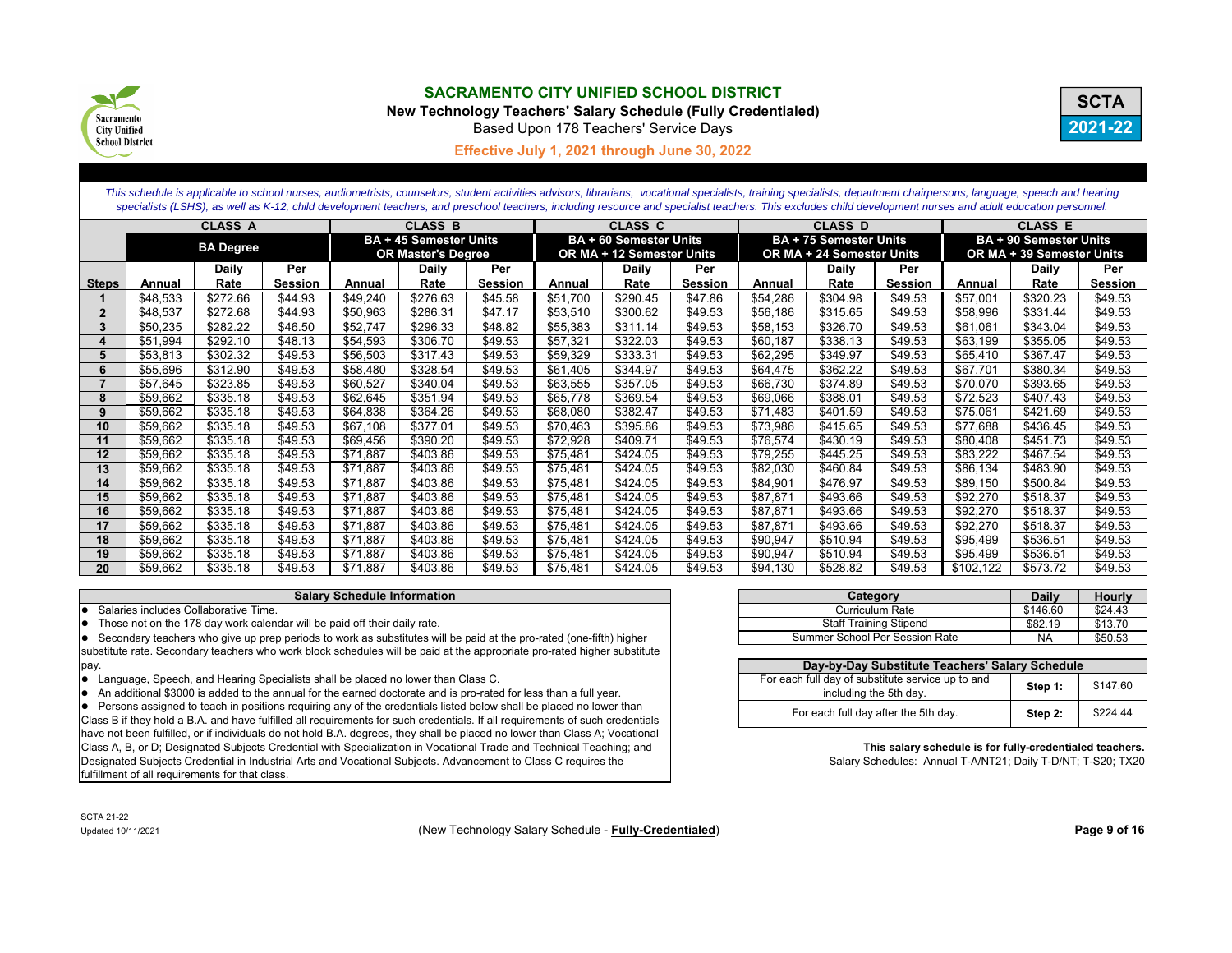

**New Technology Teachers' Salary Schedule (Credentials in Progress)**



Based Upon 178 Teachers' Serv ice Day <sup>s</sup>

**Effective July 1, 2021 through June 30, 2022 C**

This schedule is applicable to school nurses, audiometrists, counselors, student activities advisors, librarians, vocational specialists, training specialists, department chairpersons, language, speech and hearing specialists, as well as K-12, child development teachers, and preschool teachers, including resource and specialist teachers. This excludes child development nurses and adult education personnel.

|              |          | <b>CLASS A</b>   |                |          | <b>CLASS B</b>                                      |                | <b>CLASS C</b><br>BA + 60 Semester Units OR<br>MA+12 Semester Units |          |                |  |
|--------------|----------|------------------|----------------|----------|-----------------------------------------------------|----------------|---------------------------------------------------------------------|----------|----------------|--|
|              |          | <b>BA</b> Degree |                |          | BA + 45 Semester Units OR<br><b>Master's Degree</b> |                |                                                                     |          |                |  |
|              |          | Daily            | Per            |          | Daily                                               | Per            |                                                                     | Daily    | Per            |  |
| <b>Steps</b> | Annual   | Rate             | <b>Session</b> | Annual   | Rate                                                | <b>Session</b> | Annual                                                              | Rate     | <b>Session</b> |  |
|              | \$47,350 | \$266.01         | \$43.83        | \$48.039 | \$269.88                                            | \$44.47        | \$50.440                                                            | \$283.37 | \$46.69        |  |
| $\mathbf 2$  | \$47.585 | \$267.33         | \$44.05        | \$49,965 | \$280.70                                            | \$46.25        | \$52,462                                                            | \$294.73 | \$48.56        |  |
| 3            | \$49.493 | \$278.05         | \$45.81        | \$51.967 | \$291.95                                            | \$48.10        |                                                                     |          |                |  |
| 4            | \$51,479 | \$289.21         | \$47.65        |          |                                                     |                |                                                                     |          |                |  |

#### **Salary Schedule Information**

**•** Salaries includes Collaborative Time.

Those not on the 178 day work calendar will be paid off their daily rate.

Secondary teachers who give up prep periods to work as substitutes will be paid at the pro-rated (one-fifth) higher substitute rate. Secondary teachers who work block schedules will be paid at the appropriate pro-rated higher substitute pay.

An additional \$3000 is added to the annual for the earned doctorate and is pro-rated for less than a full year.

Persons assigned to teach in positions requiring any of the credentials listed below shall be placed no lower than Class B if they hold a B.A. and have fulfilled all requirements for such credentials. If all requirements of such credentials have not been fulfilled, or if individuals do not hold B.A. degrees, they shall be placed no lower than Class A; Vocational Class A, B, or D; Designated Subjects Credential with Specialization in Vocational Trade and Technical Teaching; and Designated Subjects Credential in Industrial Arts and Vocational Subjects. Advancement to Class C requires the fulfillment of all requirements for that class.

Language, Speech, and Hearing Specialists shall be placed no lower than Class C.

| Category                       | Daily     | <b>Hourly</b> |
|--------------------------------|-----------|---------------|
| Curriculum Rate                | \$146.60  | \$24.43       |
| <b>Staff Training Stipend</b>  | \$82.19   | \$13.70       |
| Summer School Per Session Rate | <b>NA</b> | \$50.53       |

| Day-by-Day Substitute Teachers' Salary Schedule                                              |  |                  |  |  |  |  |  |
|----------------------------------------------------------------------------------------------|--|------------------|--|--|--|--|--|
| For each full day of substitute service up to and including Step 1: \$147.60<br>the 5th day. |  |                  |  |  |  |  |  |
| For each full day after the 5th day.                                                         |  | Step 2: \$224.44 |  |  |  |  |  |

**This salary schedule is for credentials in-progress teachers.** 

Salary Schedules: Annual TNCANT21; Daily TNC-D/NT; Per Session TNC-S20; TX20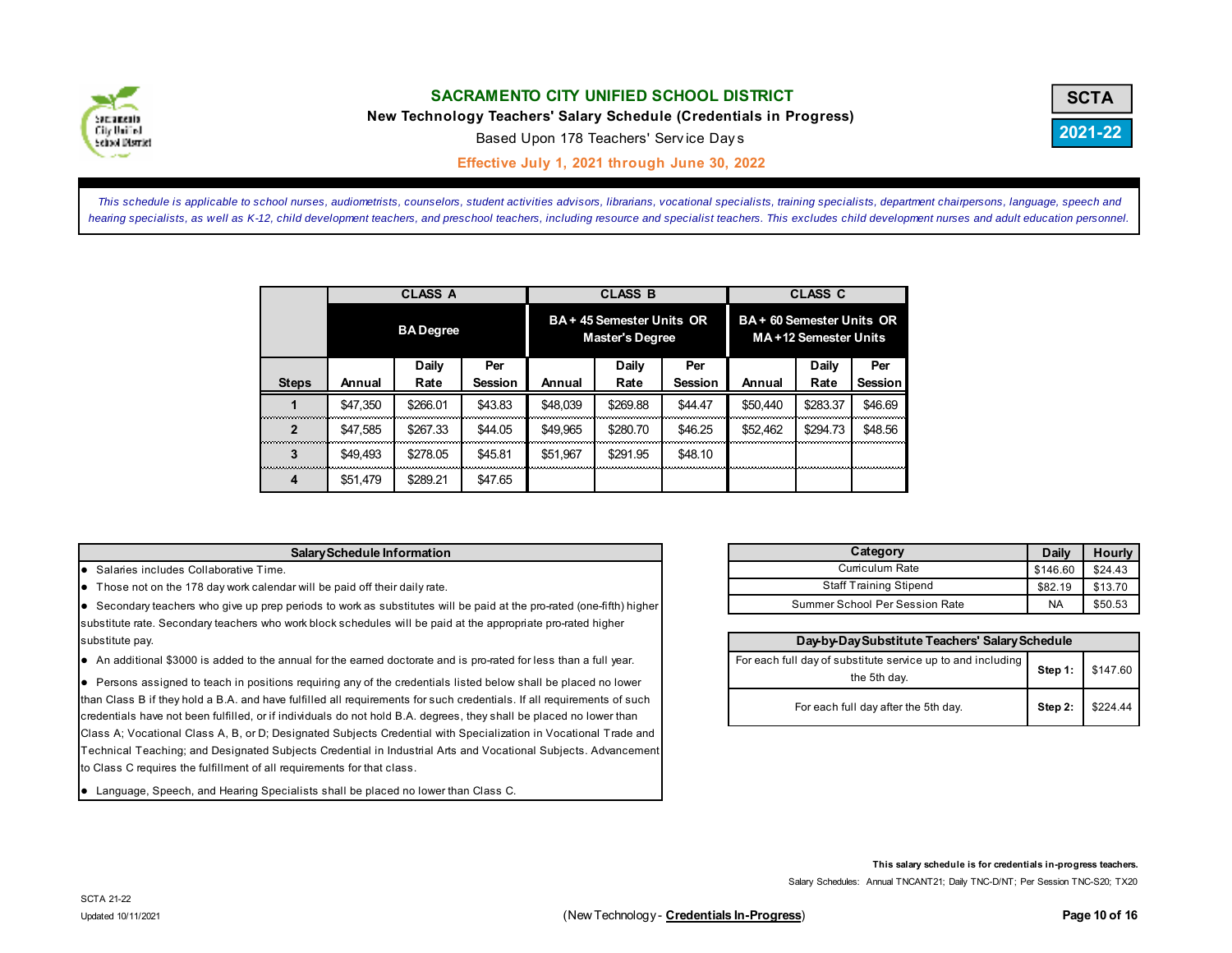



*Non-Management Specialists' Salary Schedule* 

**Effective July 1, 2021 through June 30, 2022**

|              | <b>SCHOOL PSYCHOLOGISTS *</b> |                      |               |                              |                                                                                             |               |                              |                              |                          |                | <b>PROGRAM SPECIALISTS AND SCHOOL SOCIAL WORKERS **</b> |                      |               |                                    |                                                                                                |               |                              |                            |                          |
|--------------|-------------------------------|----------------------|---------------|------------------------------|---------------------------------------------------------------------------------------------|---------------|------------------------------|------------------------------|--------------------------|----------------|---------------------------------------------------------|----------------------|---------------|------------------------------------|------------------------------------------------------------------------------------------------|---------------|------------------------------|----------------------------|--------------------------|
|              |                               |                      |               |                              | (Based Upon 197 Service Days ***)                                                           |               |                              |                              |                          |                |                                                         |                      |               |                                    | (Based Upon 192 Service Days ***)                                                              |               |                              |                            |                          |
|              |                               | <b>CLASS X</b>       |               |                              | <b>CLASS Y</b>                                                                              |               |                              | <b>CLASS YY</b>              |                          |                |                                                         | <b>CLASS W</b>       |               |                                    | <b>CLASS Z</b>                                                                                 |               |                              | <b>CLASS ZZ</b>            |                          |
|              |                               |                      |               |                              | <b>BA + 90 Semester Units</b>                                                               |               |                              | BA + 90 With MA (Eff 5-1-98) |                          |                |                                                         |                      |               |                                    | <b>BA + 90 Semester Units</b>                                                                  |               | BA + 90 With MA (Eff 5-1-98) |                            |                          |
|              |                               |                      |               |                              | <b>MA/Alt + 39 Semester Units</b>                                                           |               | BA + 103 Units (Eff. 7-1-98) |                              |                          |                |                                                         |                      |               |                                    | <b>MA/Alt + 39 Semester Units</b>                                                              |               | BA + 103 Units (Eff. 7-1-98) |                            |                          |
|              |                               |                      |               |                              | <b>BA + 75 Semester Units</b>                                                               |               |                              | (See Contract for Complete   |                          |                |                                                         |                      |               |                                    | <b>BA + 75 Semester Units</b>                                                                  |               |                              | (See Contract for Complete |                          |
|              |                               |                      |               |                              | <b>Including MA/ Aternate</b>                                                               |               |                              | <b>Requirements)</b>         |                          |                |                                                         |                      |               |                                    | <b>Including MA/ Aternate</b>                                                                  |               |                              | <b>Requirements)</b>       |                          |
|              |                               | <b>Daily</b><br>Rate | <b>Hourly</b> |                              | <b>Daily</b><br>Rate                                                                        | <b>Hourly</b> | <b>Annual</b>                | <b>Daily</b>                 |                          |                |                                                         | <b>Daily</b><br>Rate | <b>Hourly</b> | Annual                             | <b>Daily</b>                                                                                   | <b>Hourly</b> |                              | <b>Daily</b><br>Rate       |                          |
| <b>Steps</b> | Annual<br>\$72,734            | \$369.21             | \$46.15       | <b>Annual</b><br>\$76,371    | \$387.67                                                                                    | \$48.46       | \$80,189                     | Rate<br>\$407.05             | <b>Hourly</b><br>\$50.88 | <b>Steps</b>   | Annual<br>\$69,456                                      | \$361.75             | \$45.22       | \$72,929                           | Rate<br>\$379.84                                                                               | \$47.48       | <b>Annual</b><br>\$76,575    | \$398.83                   | <b>Hourly</b><br>\$49.85 |
|              | \$76,37'                      | \$387.67             | \$48.46       | \$80,189                     | \$407.05                                                                                    | \$50.88       | \$84,200                     | \$427.41                     | \$53.43                  | $\overline{2}$ | \$72,929                                                | \$379.84             | \$47.48       | \$76,575                           | \$398.83                                                                                       | \$49.85       | \$80,404                     | \$418.77                   | \$52.35                  |
| 3            | \$80,189                      | \$407.05             | \$50.88       | \$84,200                     | \$427.41                                                                                    | \$53.43       | \$88,408                     | \$448.77                     | \$56.10                  | -3             | \$76,575                                                | \$398.83             | \$49.85       | \$80,404                           | \$418.77                                                                                       | \$52.35       | \$84,424                     | \$439.71                   | \$54.96                  |
|              | \$84,200                      | \$427.41             | \$53.43       | \$88,408                     | \$448.77                                                                                    | \$56.10       | \$92,830                     | \$471.22                     | \$58.90                  |                | \$80,404                                                | \$418.77             | \$52.35       | \$84,424                           | \$439.71                                                                                       | \$54.96       | \$88,644                     | \$461.69                   | \$57.71                  |
| 5            | \$88,408                      | \$448.77             | \$56.10       | \$92,830                     | \$471.22                                                                                    | \$58.90       | \$97,470                     | \$494.77                     | \$61.85                  | -5             | \$84,424                                                | \$439.71             | \$54.96       | \$88,644                           | \$461.69                                                                                       | \$57.71       | \$93,078                     | \$484.78                   | \$60.60                  |
| 6            | \$89,318                      | \$453.39             | \$56.67       | \$93,786                     | \$476.07                                                                                    | \$59.51       | \$98,474                     | \$499.87                     | \$62.48                  | 6              | \$85,300                                                | \$444.27             | \$55.53       | \$89,566                           | \$466.49                                                                                       | \$58.31       | \$94,044                     | \$489.81                   | \$61.23                  |
|              | \$90,240                      | \$458.07             | \$57.26       | \$94,751                     | \$480.97                                                                                    | \$60.12       | \$99,489                     | \$505.02                     | \$63.13                  | $\overline{7}$ | \$86,185                                                | \$448.88             | \$56.11       | \$90,495                           | \$471.33                                                                                       | \$58.92       | \$95,019                     | \$494.89                   | \$61.86                  |
| 8            | \$91,168                      | \$462.78             | \$57.85       | \$95,726                     | \$485.92                                                                                    | \$60.74       | \$100,513                    | \$510.22                     | \$63.78                  | 8              | \$87,082                                                | \$453.55             | \$56.69       | \$91,434                           | \$476.22                                                                                       | \$59.53       | \$96,006                     | \$500.03                   | \$62.50                  |
| 9            | \$92,107                      | \$467.55             | \$58.44       | \$96,713                     | \$490.93                                                                                    | \$61.37       | \$101,550                    | \$515.48                     | \$64.44                  | -9             | \$87,984                                                | \$458.25             | \$57.28       | \$92,383                           | \$481.16                                                                                       | \$60.15       | \$97,002                     | \$505.22                   | \$63.15                  |
| 10           | \$93,057                      | \$472.37             | \$59.05       | \$97,708                     | \$495.98                                                                                    | \$62.00       | \$102,594                    | \$520.78                     | \$65.10                  | 10             | \$88,898                                                | \$463.01             | \$57.88       | \$93,343                           | \$486.16                                                                                       | \$60.77       | \$98,010                     | \$510.47                   | \$63.81                  |
| 11           | \$94,014                      | \$477.23             | \$59.65       | \$98,715                     | \$501.09                                                                                    | \$62.64       | \$103,652                    | \$526.15                     | \$65.77                  | 11             | \$89,821                                                | \$467.82             | \$58.48       | \$94,312                           | \$491.21                                                                                       | \$61.40       | \$99,028                     | \$515.77                   | \$64.47                  |
| 12           | \$94,984                      | \$482.15             | \$60.27       | \$99,733                     | \$506.26                                                                                    | \$63.28       | \$104,719                    | \$531.57                     | \$66.45                  | 12             | \$90,753                                                | \$472.67             | \$59.08       | \$95,292                           | \$496.31                                                                                       | \$62.04       | \$100,055                    | \$521.12                   | \$65.14                  |
| 13           | \$95,961                      | \$487.11             | \$60.89       | \$100,760                    | \$511.47                                                                                    | \$63.93       | \$105,797                    | \$537.04                     | \$67.13                  | 13             | \$91,695                                                | \$477.58             | \$59.70       | \$96,280                           | \$501.46                                                                                       | \$62.68       | \$101,094                    | \$526.53                   | \$65.82                  |
| 14           | \$96,950                      | \$492.13             | \$61.52       | \$101,798                    | \$516.74                                                                                    | \$64.59       | \$106,886                    | \$542.57                     | \$67.82                  | 14             | \$92,648                                                | \$482.54             | \$60.32       | \$97,279                           | \$506.66                                                                                       | \$63.33       | \$102,142                    | \$531.99                   | \$66.50                  |
| 15           | \$97,948                      | \$497.20             | \$62.15       | \$102,846                    | \$522.06                                                                                    | \$65.26       | \$107,988                    | \$548.16                     | \$68.52                  | 15             | \$93,608                                                | \$487.54             | \$60.94       | \$98,289                           | \$511.92                                                                                       | \$63.99       | \$103,204                    | \$537.52                   | \$67.19                  |
| 16           | \$97,948                      | \$497.20             | \$62.15       | \$102,846                    | \$522.06                                                                                    | \$65.26       | \$107,988                    | \$548.16                     | \$68.52                  | 16             | \$93,608                                                | \$487.54             | \$60.94       | \$98,289                           | \$511.92                                                                                       | \$63.99       | \$103,204                    | \$537.52                   | \$67.19                  |
| 17           | \$97,948                      | \$497.20             | \$62.15       | \$102,846                    | \$522.06                                                                                    | \$65.26       | \$107,988                    | \$548.16                     | \$68.52                  | 17             | \$93,608                                                | \$487.54             | \$60.94       | \$98,289                           | \$511.92                                                                                       | \$63.99       | \$103,204                    | \$537.52                   | \$67.19                  |
| 18           | \$98,957                      | \$502.32             | \$62.79       | $\vert$ \$103,906   \$527.44 |                                                                                             | \$65.93       | \$109,101                    | \$553.81                     | \$69.23                  | 18             | \$94,581                                                | \$492.61             | \$61.58       | \$99,310                           | \$517.24                                                                                       | \$64.66       | \$104,273                    | \$543.09                   | \$67.89                  |
| 19           | \$98,957                      | \$502.32             | \$62.79       | $$103,906$ $$527.44$         |                                                                                             | \$65.93       | \$109,101                    | \$553.81                     | \$69.23                  | 19             | \$94,581                                                | \$492.61             | \$61.58       | \$99,310                           | \$517.24                                                                                       | \$64.66       | \$104,273                    | \$543.09                   | \$67.89                  |
| $20\degree$  | $\vert$ \$101,926   \$517.39  |                      | \$64.67       | $\vert$ \$107,022   \$543.26 |                                                                                             | \$67.91       | $$112,375$ $$570.43$         |                              | \$71.30                  | 20             | \$97,417                                                | \$507.38             | \$63.42       | $\vert$ \$102,288 $\vert$ \$532.75 |                                                                                                | \$66.59       | $\vert$ \$107,403   \$559.39 |                            | \$69.92                  |
|              |                               |                      |               |                              | An additional \$3,000 is added to the apply to the earned doctorate and is pro-rated if for |               |                              |                              |                          |                |                                                         |                      |               |                                    | An additional \$2,000 is added to the application the earned doctorate and is pro-rated if for |               |                              |                            |                          |

| An additional \$3,000 is added to the annual for the earned doctorate and is pro-rated if for                                                                                         |
|---------------------------------------------------------------------------------------------------------------------------------------------------------------------------------------|
| less than a full vear.                                                                                                                                                                |
| <b>Program Specialists and School Social Workers</b><br>School Psychologist                                                                                                           |
| * Psychologists Salary Schedules: Annual S-A/N21; Daily S-D/N; Hourly S-H/N<br>** Program Specialists & Social Workers Salary Schedules: Annual S1-A/N21; Daily S1-D/N; Hourly S1-H/N |
| *** Includes Collaborative Time<br>*** Includes Collaborative Time                                                                                                                    |
|                                                                                                                                                                                       |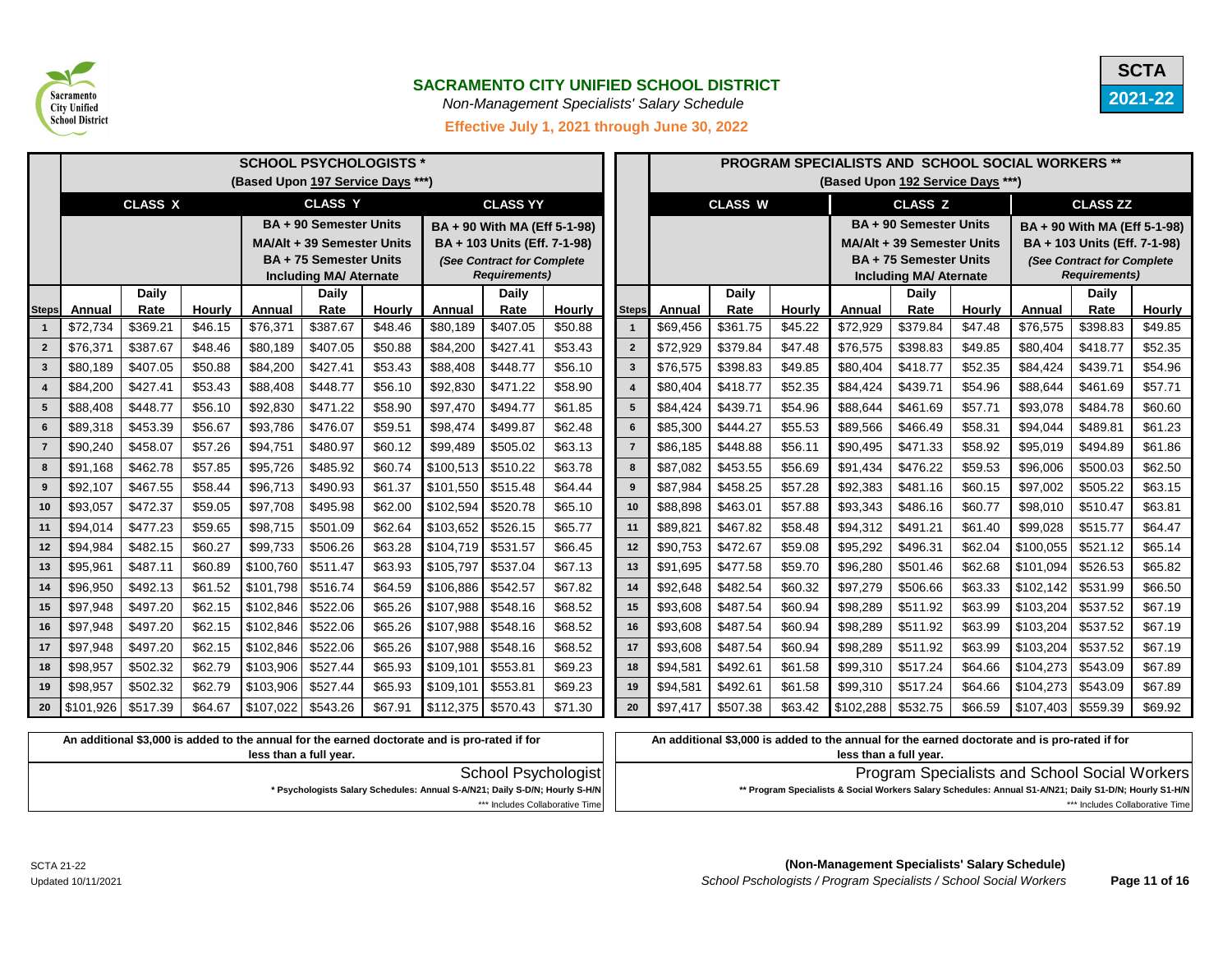

**Adult Education Teachers' Salary Schedule** 

Based Upon 179 Teachers' Service Days

# **2021-22 SCTA**

# **Effective July 1, 2021 through June 30, 2022**

|                 | This schedule is applicable to adult education teachers, resource teachers, counselors, and librarians. |                |                |               |                               |                |               |                               |                |          |                                                            |                |               |                                                                                            |                |
|-----------------|---------------------------------------------------------------------------------------------------------|----------------|----------------|---------------|-------------------------------|----------------|---------------|-------------------------------|----------------|----------|------------------------------------------------------------|----------------|---------------|--------------------------------------------------------------------------------------------|----------------|
|                 |                                                                                                         | <b>CLASS A</b> |                |               | <b>CLASS B</b>                |                |               | <b>CLASS C</b>                |                |          | <b>CLASS D</b>                                             |                |               | <b>CLASS E</b>                                                                             |                |
|                 | <b>BA Degree or Less</b>                                                                                |                |                |               | <b>BA + 15 Semester Units</b> |                |               | <b>BA + 30 Semester Units</b> |                |          | <b>BA + 45 Semester Units OR</b><br><b>Master's Degree</b> |                |               | <b>BA + 75 Semester Units</b><br>OR MA + 24 Semester Units<br><b>Alternate to Master's</b> |                |
|                 |                                                                                                         | <b>Daily</b>   | Per            |               | <b>Daily</b>                  | Per            |               | <b>Daily</b>                  | Per            |          | <b>Daily</b>                                               | Per            |               | <b>Daily</b>                                                                               | Per            |
| <b>Steps</b>    | Annual                                                                                                  | Rate           | <b>Session</b> | <b>Annual</b> | Rate                          | <b>Session</b> | <b>Annual</b> | Rate                          | <b>Session</b> | Annual   | Rate                                                       | <b>Session</b> | <b>Annual</b> | Rate                                                                                       | <b>Session</b> |
|                 | \$35,224                                                                                                | \$196.78       | \$32.61        | \$37,330      | \$208.55                      | \$34.56        | \$39,450      | \$220.39                      | \$36.53        | \$41,553 | \$232.14                                                   | \$38.48        | \$43,678      | \$244.01                                                                                   | \$40.44        |
| $\mathbf{2}$    | \$36,983                                                                                                | \$206.61       | \$34.24        | \$39,094      | \$218.40                      | \$36.20        | \$41,553      | \$232.14                      | \$38.48        | \$43,678 | \$244.01                                                   | \$40.44        | \$46,128      | \$257.70                                                                                   | \$42.71        |
| $\mathbf{3}$    | \$38,739                                                                                                | \$216.42       | \$35.87        | \$40,850      | \$228.21                      | \$37.82        | \$43,678      | \$244.01                      | \$40.44        | \$45,783 | \$255.77                                                   | \$42.39        | \$48,599      | \$271.50                                                                                   | \$42.71        |
| 4               | \$40,502                                                                                                | \$226.27       | \$37.50        | \$42,616      | \$238.08                      | \$39.46        | \$45,783      | \$255.77                      | \$42.39        | \$47,897 | \$267.58                                                   | \$42.71        | \$51,065      | \$285.28                                                                                   | \$42.71        |
| $5\phantom{.0}$ | \$42,260                                                                                                | \$236.09       | \$39.13        | \$44,379      | \$247.93                      | \$41.09        | \$47,897      | \$267.58                      | \$42.71        | \$50,016 | \$279.42                                                   | \$42.71        | \$53,532      | \$299.06                                                                                   | \$42.71        |
| 6               | \$42,260                                                                                                | \$236.09       | \$39.13        | \$46,128      | \$257.70                      | \$42.71        | \$49,651      | \$277.38                      | \$42.71        | \$52,123 | \$291.19                                                   | \$42.71        | \$56,011      | \$312.91                                                                                   | \$42.71        |
| $\overline{7}$  | \$42,260                                                                                                | \$236.09       | \$39.13        | \$46,128      | \$257.70                      | \$42.71        | \$51,418      | \$287.25                      | \$42.71        | \$54,239 | \$303.01                                                   | \$42.71        | \$58,463      | \$326.61                                                                                   | \$42.71        |
| 8               | \$42,260                                                                                                | \$236.09       | \$39.13        | \$46,128      | \$257.70                      | \$42.71        | \$53,176      | \$297.07                      | \$42.71        | \$56,351 | \$314.81                                                   | \$42.71        | \$60,928      | \$340.38                                                                                   | \$42.71        |
| 9               | \$42,260                                                                                                | \$236.09       | \$39.13        | \$46,128      | \$257.70                      | \$42.71        | \$53,176      | \$297.07                      | \$42.71        | \$58,463 | \$326.61                                                   | \$42.71        | \$63,400      | \$354.19                                                                                   | \$42.71        |
| 10              | \$42,260                                                                                                | \$236.09       | \$39.13        | \$46,128      | \$257.70                      | \$42.71        | \$53,176      | \$297.07                      | \$42.71        | \$60,575 | \$338.41                                                   | \$42.71        | \$65,861      | \$367.94                                                                                   | \$42.71        |
| 11              | \$42,260                                                                                                | \$236.09       | \$39.13        | \$46,128      | \$257.70                      | \$42.71        | \$53,176      | \$297.07                      | \$42.71        | \$62,684 | \$350.19                                                   | \$42.71        | \$68,324      | \$381.70                                                                                   | \$42.71        |
| 12              | \$42,260                                                                                                | \$236.09       | \$39.13        | \$46,128      | \$257.70                      | \$42.71        | \$53,176      | \$297.07                      | \$42.71        | \$65,262 | \$364.59                                                   | \$42.71        | \$70,787      | \$395.46                                                                                   | \$42.71        |
| 13              | \$42,260                                                                                                | \$236.09       | \$39.13        | \$46,128      | \$257.70                      | \$42.71        | \$53,176      | \$297.07                      | \$42.71        | \$65,262 | \$364.59                                                   | \$42.71        | \$73,812      | \$412.36                                                                                   | \$42.71        |
| 14              | \$42,260                                                                                                | \$236.09       | \$39.13        | \$46,128      | \$257.70                      | \$42.71        | \$53,176      | \$297.07                      | \$42.71        | \$65,262 | \$364.59                                                   | \$42.71        | \$77,376      | \$432.27                                                                                   | \$42.71        |
| 15              | \$42,260                                                                                                | \$236.09       | \$39.13        | \$46,128      | \$257.70                      | \$42.71        | \$53,176      | \$297.07                      | \$42.71        | \$65,262 | \$364.59                                                   | \$42.71        | \$77,376      | \$432.27                                                                                   | \$42.71        |
| 16              | \$42,260                                                                                                | \$236.09       | \$39.13        | \$46,128      | \$257.70                      | \$42.71        | \$53,176      | \$297.07                      | \$42.71        | \$65,262 | \$364.59                                                   | \$42.71        | \$77,376      | \$432.27                                                                                   | \$42.71        |
| 17              | \$42,260                                                                                                | \$236.09       | \$39.13        | \$46,128      | \$257.70                      | \$42.71        | \$53,176      | \$297.07                      | \$42.71        | \$65,262 | \$364.59                                                   | \$42.71        | \$78,807      | \$440.26                                                                                   | \$42.71        |
| 18              | \$42,260                                                                                                | \$236.09       | \$39.13        | \$46,128      | \$257.70                      | \$42.71        | \$53,176      | \$297.07                      | \$42.71        | \$65,262 | \$364.59                                                   | \$42.71        | \$78,807      | \$440.26                                                                                   | \$42.71        |
| 19              | \$42,260                                                                                                | \$236.09       | \$39.13        | \$46,128      | \$257.70                      | \$42.71        | \$53,176      | \$297.07                      | \$42.71        | \$65,262 | \$364.59                                                   | \$42.71        | \$78,807      | \$440.26                                                                                   | \$42.71        |
| 20              | \$42,260                                                                                                | \$236.09       | \$39.13        | \$46,128      | \$257.70                      | \$42.71        | \$53,176      | \$297.07                      | \$42.71        | \$65,262 | \$364.59                                                   | \$42.71        | \$80,246      | \$448.30                                                                                   | \$42.71        |
| 21              | \$42,260                                                                                                | \$236.09       | \$39.13        | \$46,128      | \$257.70                      | \$42.71        | \$53,176      | \$297.07                      | \$42.71        | \$65,262 | \$364.59                                                   | \$42.71        | \$80,246      | \$448.30                                                                                   | \$42.71        |
| 22              | \$42,260                                                                                                | \$236.09       | \$39.13        | \$46,128      | \$257.70                      | \$42.71        | \$53,176      | \$297.07                      | \$42.71        | \$65,262 | \$364.59                                                   | \$42.71        | \$80,246      | \$448.30                                                                                   | \$42.71        |
| 23              | \$42,260                                                                                                | \$236.09       | \$39.13        | \$46,128      | \$257.70                      | \$42.71        | \$53,176      | \$297.07                      | \$42.71        | \$65,262 | \$364.59                                                   | \$42.71        | \$82,900      | \$463.13                                                                                   | \$42.71        |

### **Salary Schedule Information**

**.** Persons assigned to teach in positions requiring any of the credentials listed below shall be placed no lower than Class D if they hold a B.A. and have fulfilled all requirements for such credentials. If all requirements of such credentials have not been fulfilled, or if individuals do not hold B.A. degrees, they shall be placed no lower than Class C; Vocational Class A, B, or D; Designated Subjects Credential with Specialization in Vocational Trade and Technical Teaching; and Designated Subjects Credential in Industrial Arts and Vocational Subjects. Advancement to Class E requires the fulfillment of all requirements for that class.

• An additional \$3,000 is added to the annual for the earned doctorate and is pro-rated if for less than a full year.

| Category                      | <b>Daily</b> | <b>Hourly</b> |
|-------------------------------|--------------|---------------|
| <b>Curriculum Rate</b>        | \$146.60     | \$24.43       |
| <b>Staff Training Stipend</b> | \$82.19      | \$13.70       |

| Day-by-Day Substitute Teachers' Salary Schedule                             |  |                    |  |  |  |  |  |  |
|-----------------------------------------------------------------------------|--|--------------------|--|--|--|--|--|--|
| For each full day of substitute service up to<br>and including the 5th day. |  | Step 1: \$147.60   |  |  |  |  |  |  |
| For each full day after the 5th day.                                        |  | Step 2:   \$224.44 |  |  |  |  |  |  |

Salary Schedules: Annual R-A/N21; Daily R-D/N; Per Session R-S/N21; TX20

(Adult Education Teachers' Salary Schedule) **Page 12 of 16**

SCTA 21-22 Updated 10/11/2021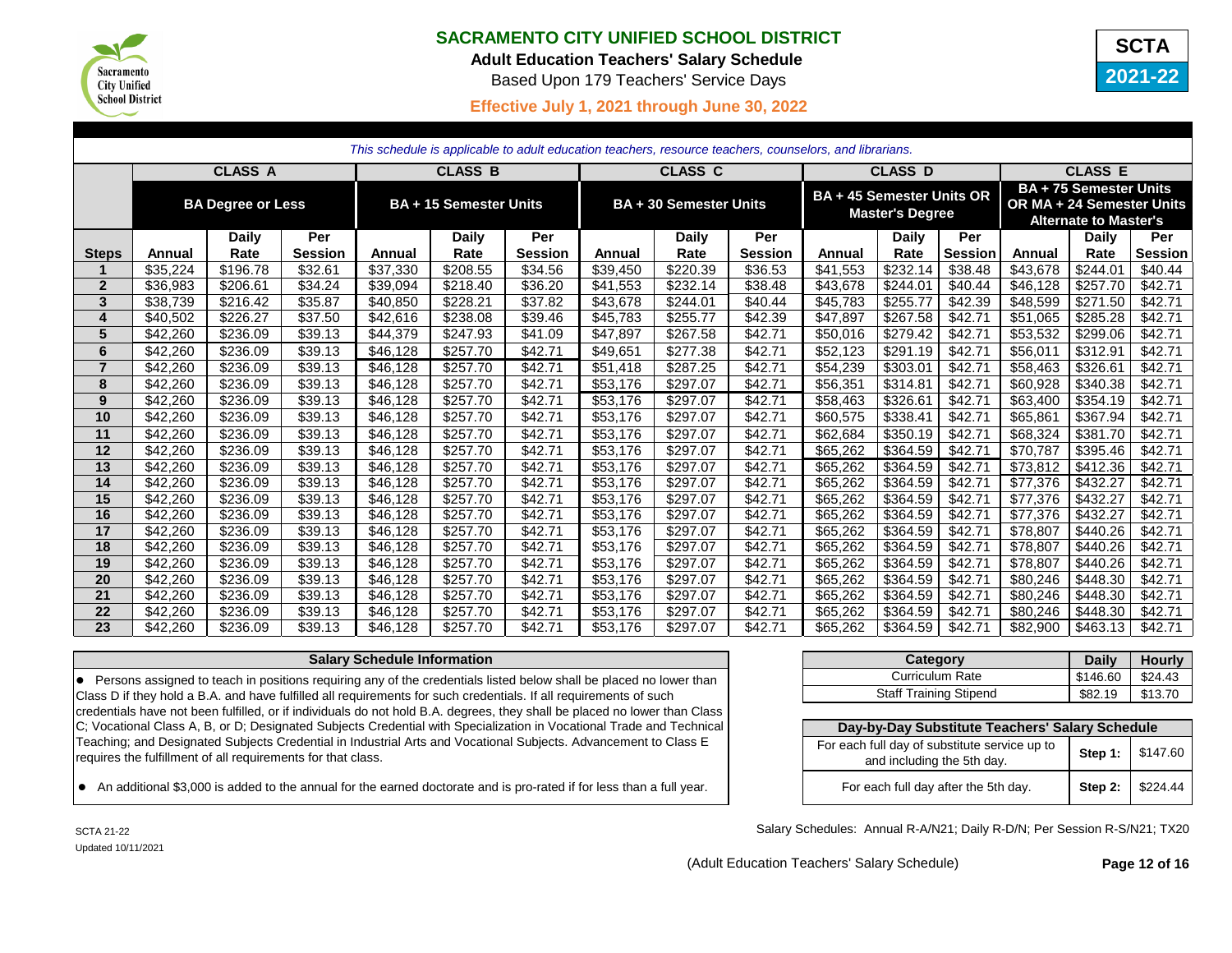

**Children's Center Nurse Salary Schedule**

Based Upon 225 Service Days



# **Effective July 1, 2021 through June 30, 2022**

|              |                       | <b>CLASS A</b> |               |                                                     | <b>CLASS B</b> |                                                                     |          | <b>CLASS C</b> |                               |          | <b>CLASS D</b> |                                                                                                                        |          | <b>CLASS E</b> |               |
|--------------|-----------------------|----------------|---------------|-----------------------------------------------------|----------------|---------------------------------------------------------------------|----------|----------------|-------------------------------|----------|----------------|------------------------------------------------------------------------------------------------------------------------|----------|----------------|---------------|
|              | 0 - 59 Semester Units |                |               | 60 - 89 Semester Units Including<br>8 in Child Care |                | <b>BA or 90 Semester Units</b><br><b>Including 12 in Child Care</b> |          |                | <b>BA + 15 Semester Units</b> |          |                | <b>BA + 30 Semester Units</b><br>OR BA + Multiple Subject<br>or Child Development/<br><b>Children's Ctr Credential</b> |          |                |               |
|              |                       | <b>Daily</b>   | <b>Hourly</b> |                                                     | <b>Daily</b>   | <b>Hourly</b>                                                       |          | <b>Daily</b>   | <b>Hourly</b>                 |          | <b>Daily</b>   | <b>Hourly</b>                                                                                                          |          | <b>Daily</b>   | <b>Hourly</b> |
| <b>Steps</b> | Annual                | Rate           | Rate          | Annual                                              | Rate           | Rate                                                                | Annual   | Rate           | Rate                          | Annual   | Rate           | Rate                                                                                                                   | Annual   | Rate           | Rate          |
|              | \$33,597              | \$149.32       | \$18.64       | \$35,892                                            | \$159.52       | \$19.95                                                             | \$38,167 | \$169.63       | \$21.21                       | \$40,460 | \$179.82       | \$22.49                                                                                                                | \$42,761 | \$190.05       | \$23.75       |
| $\mathbf{2}$ | \$35,498              | \$157.77       | \$19.71       | \$37,784                                            | \$167.93       | \$21.00                                                             | \$40,084 | \$178.15       | \$22.25                       | \$42,381 | \$188.36       | \$23.53                                                                                                                | \$45,047 | \$200.21       | \$25.01       |
| 3            | \$37,411              | \$166.27       | \$20.77       | \$39,701                                            | \$176.45       | \$22.05                                                             | \$41,996 | \$186.65       | \$23.30                       | \$44,276 | \$196.78       | \$24.61                                                                                                                | \$47,342 | \$210.41       | \$26.31       |
|              | \$39,321              | \$174.76       | \$21.84       | \$41,616                                            | \$184.96       | \$23.13                                                             | \$43,898 | \$195.10       | \$24.41                       | \$46,195 | \$205.31       | \$25.65                                                                                                                | \$49,626 | \$220.56       | \$27.58       |
| 5            | \$41,227              | \$183.23       | \$22.88       | \$43,529                                            | \$193.46       | \$24.20                                                             | \$45,806 | \$203.58       | \$25.45                       | \$48,105 | \$213.80       | \$26.71                                                                                                                | \$51,926 | \$230.78       | \$28.83       |
| 6            | \$41,227              | \$183.23       | \$22.88       | \$43,529                                            | \$193.46       | \$24.20                                                             | \$45,806 | \$203.58       | \$25.45                       | \$50,015 | \$222.29       | \$27.77                                                                                                                | \$53,829 | \$239.24       | \$29.91       |
|              | \$41,227              | \$183.23       | \$22.88       | \$43,529                                            | \$193.46       | \$24.20                                                             | \$45,806 | \$203.58       | \$25.45                       | \$50,015 | \$222.29       | \$27.77                                                                                                                | \$55,733 | \$247.70       | \$30.96       |
| $8 - 10$     | \$41,227              | \$183.23       | \$22.88       | \$43,529                                            | \$193.46       | \$24.20                                                             | \$45,806 | \$203.58       | \$25.45                       | \$50,015 | \$222.29       | \$27.77                                                                                                                | \$57,647 | \$256.21       | \$32.02       |
| $11 - 16$    | \$43,121              | \$191.65       | \$23.95       | \$45,416                                            | \$201.85       | \$25.26                                                             | \$47,691 | \$211.96       | \$26.52                       | \$51,903 | \$230.68       | \$28.83                                                                                                                | \$59,535 | \$264.60       | \$33.09       |
| $17 - 19$    | \$45,000              | \$200.00       | \$24.98       | \$47,300                                            | \$210.22       | \$26.30                                                             | \$49,588 | \$220.39       | \$27.51                       | \$53,784 | \$239.04       | \$29.87                                                                                                                | \$61,418 | \$272.97       | \$34.13       |
| $20 - 22$    | \$46,890              | \$208.40       | \$26.09       | \$49,190                                            | \$218.62       | \$27.31                                                             | \$51,460 | \$228.71       | \$28.60                       | \$55,674 | \$247.44       | \$30.93                                                                                                                | \$63,308 | \$281.37       | \$35.16       |
| 23           | \$48,780              | \$216.80       | \$27.08       | \$51,068                                            | \$226.97       | \$28.38                                                             | \$53,348 | \$237.10       | \$29.66                       | \$57,551 | \$255.78       | \$32.00                                                                                                                | \$66,170 | \$294.09       | \$36.76       |

Note: Children Center Nurses are placed on this salary schedule and excluded from the SCTA and SCUSD Letter of Agreement dated 7/8/2014.

Salary Schedules: Annual P-A/N21; Daily P-D/N; Hourly P-H/N

Updated 10/11/2021 **Page 13 of 16** (Children's Center Nurse Salary Schedule)

SCTA 21-22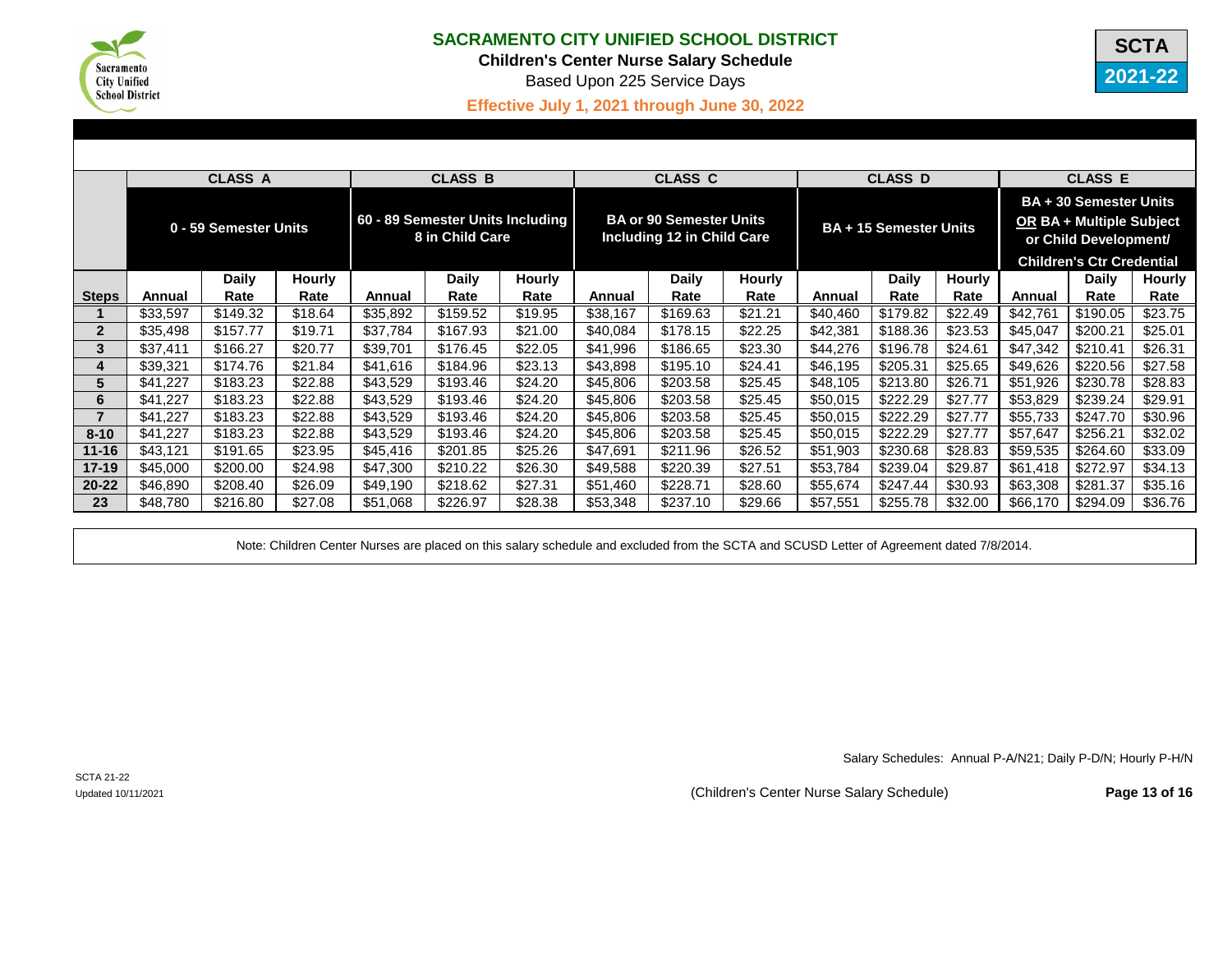

# **Lead School Nurse Salary Schedule (Fully Credentialed)**

Based Upon 188 Lead School Nurse Service Days



# **Effective July 1, 2021 through June 30, 2022 C**

|                |                  | <b>CLASS A</b> |                               |          | <b>CLASS B</b>            |                | <b>CLASS C</b>                |                           |                | <b>CLASS D</b>                   |                      |                | <b>CLASS E</b>                |              |                |
|----------------|------------------|----------------|-------------------------------|----------|---------------------------|----------------|-------------------------------|---------------------------|----------------|----------------------------------|----------------------|----------------|-------------------------------|--------------|----------------|
|                | <b>BA Degree</b> |                | <b>BA + 45 Semester Units</b> |          |                           |                | <b>BA + 60 Semester Units</b> |                           |                | <b>BA + 75 Semester Units</b>    |                      |                | <b>BA + 90 Semester Units</b> |              |                |
|                |                  |                |                               |          | <b>OR Master's Degree</b> |                |                               | OR MA + 12 Semester Units |                | <b>OR MA + 24 Semester Units</b> |                      |                | OR MA + 39 Semester Units     |              |                |
|                |                  | <b>Daily</b>   | Per                           |          | <b>Daily</b>              | Per            |                               | <b>Daily</b>              | Per            |                                  | <b>Daily</b>         | Per            |                               | <b>Daily</b> | Per            |
| <b>Steps</b>   | Annual           | Rate           | <b>Session</b>                | Annual   | Rate                      | <b>Session</b> | Annual                        | Rate                      | <b>Session</b> | Annual                           | Rate                 | <b>Session</b> | Annual                        | Rate         | <b>Session</b> |
|                | \$57,321         | \$304.90       | \$53.08                       | \$58,154 | \$309.33                  | \$53.85        | \$61,061                      | \$324.79                  | \$56.54        | \$64,114                         | $\overline{$}341.03$ | \$58.52        | \$67,321                      | \$358.09     | \$58.52        |
| $\overline{2}$ | \$57,323         | \$304.91       | \$53.08                       | \$60,190 | \$320.16                  | \$55.73        | \$63,198                      | \$336.16                  | \$58.52        | \$66,358                         | \$352.97             | \$58.52        | \$69,677                      | \$370.62     | \$58.52        |
| 3              | \$59,331         | \$315.59       | \$54.94                       | \$62,296 | \$331.36                  | \$57.68        | \$65,411                      | \$347.93                  | \$58.52        | \$68,680                         | \$365.32             | \$58.52        | \$72,115                      | \$383.59     | \$58.52        |
| 4              | \$61,406         | \$326.63       | \$56.86                       | \$64,476 | \$342.96                  | \$58.52        | \$67,701                      | \$360.11                  | \$58.52        | \$71,085                         | \$378.11             | \$58.52        | \$74,642                      | \$397.03     | \$58.52        |
| 5              | \$63,557         | \$338.07       | \$58.52                       | \$66,732 | \$354.96                  | \$58.52        | \$70,071                      | \$372.72                  | \$58.52        | \$73,574                         | \$391.35             | \$58.52        | \$77,253                      | \$410.92     | \$58.52        |
| 6              | \$65,779         | \$349.89       | \$58.52                       | \$69,067 | \$367.38                  | \$58.52        | \$72,523                      | \$385.76                  | \$58.52        | \$76,148                         | \$405.04             | \$58.52        | \$79,956                      | \$425.30     | \$58.52        |
|                | \$68,082         | \$362.14       | \$58.52                       | \$71,487 | \$380.25                  | \$58.52        | \$75,061                      | \$399.26                  | \$58.52        | \$78,813                         | \$419.22             | \$58.52        | \$82,756                      | \$440.19     | \$58.52        |
| 8              | \$70,464         | \$374.81       | \$58.52                       | \$73,987 | \$393.55                  | \$58.52        | \$77,687                      | \$413.23                  | \$58.52        | \$81,569                         | \$433.88             | \$58.52        | \$85,653                      | \$455.60     | \$58.52        |
| 9              | \$70,464         | \$374.81       | \$58.52                       | \$76,578 | \$407.33                  | \$58.52        | \$80,408                      | \$427.70                  | \$58.52        | \$84,427                         | \$449.08             | \$58.52        | \$88,651                      | \$471.55     | \$58.52        |
| 10             | \$70,464         | \$374.81       | \$58.52                       | \$79,259 | \$421.59                  | \$58.52        | \$83,220                      | \$442.66                  | \$58.52        | \$87,382                         | \$464.80             | \$58.52        | \$91,753                      | \$488.05     | \$58.52        |
| 11             | \$70,464         | \$374.81       | \$58.52                       | \$82,032 | \$436.34                  | \$58.52        | \$86,132                      | \$458.15                  | \$58.52        | \$90,439                         | \$481.06             | \$58.52        | \$94,966                      | \$505.14     | \$58.52        |
| 12             | \$70,464         | \$374.81       | \$58.52                       | \$84,905 | \$451.62                  | \$58.52        | \$89,148                      | \$474.19                  | \$58.52        | \$93,603                         | \$497.89             | \$58.52        | \$98,288                      | \$522.81     | \$58.52        |
| 13             | \$70,464         | \$374.81       | \$58.52                       | \$84,905 | \$451.62                  | \$58.52        | \$89,148                      | \$474.19                  | \$58.52        | \$96,880                         | \$515.32             | \$58.52        | \$101,731                     | \$541.12     | \$58.52        |
| 14             | \$70,464         | \$374.81       | \$58.52                       | \$84,905 | \$451.62                  | \$58.52        | \$89,148                      | \$474.19                  | \$58.52        | \$100,272                        | \$533.36             | \$58.52        | \$105,291                     | \$560.06     | \$58.52        |
| 15             | \$70,464         | \$374.81       | \$58.52                       | \$84,905 | \$451.62                  | \$58.52        | \$89,148                      | \$474.19                  | \$58.52        | \$103,780                        | \$552.02             | \$58.52        | \$108,976                     | \$579.66     | \$58.52        |
| 16             | \$70,464         | \$374.81       | \$58.52                       | \$84,905 | \$451.62                  | \$58.52        | \$89,148                      | \$474.19                  | \$58.52        | \$103,780                        | \$552.02             | \$58.52        | \$108,976                     | \$579.66     | \$58.52        |
| 17             | \$70,464         | \$374.81       | \$58.52                       | \$84,905 | \$451.62                  | \$58.52        | \$89,148                      | \$474.19                  | \$58.52        | \$103,780                        | \$552.02             | \$58.52        | \$108,976                     | \$579.66     | \$58.52        |
| 18             | \$70,464         | \$374.81       | \$58.52                       | \$84,905 | \$451.62                  | \$58.52        | \$89,148                      | \$474.19                  | \$58.52        | \$107,412                        | \$571.34             | \$58.52        | \$112,789                     | \$599.94     | \$58.52        |
| 19             | \$70,464         | \$374.81       | \$58.52                       | \$84,905 | \$451.62                  | \$58.52        | \$89,148                      | \$474.19                  | \$58.52        | \$107,412                        | \$571.34             | \$58.52        | \$112,789                     | \$599.94     | \$58.52        |
| 20             | \$70,464         | \$374.81       | \$58.52                       | \$84,905 | \$451.62                  | \$58.52        | \$89,148                      | \$474.19                  | \$58.52        | \$111,172                        | \$591.34             | \$58.52        | \$120,611                     | \$641.55     | \$58.52        |

### **Salary Schedule Information**

**•** Salaries includes Collaborative Time.

 $\bullet$  Those not on the 188 day work calendar will be paid off their daily rate.

 $\bullet$  Secondary teachers who give up prep periods to work as substitutes will be paid at the pro-rated (one-fifth) higher substitute rate. Secondary teachers who work block schedules will be paid at the appropriate pro-rated higher substitute pay.

**.** An additional \$3000 is added to the annual for the earned doctorate and is pro-rated at the appropriate pro-rated for less than a full year.

| Category                       | <b>Hourly</b> |
|--------------------------------|---------------|
| Summer School Per Session Rate | \$59.70       |

| Day-by-Day Substitute Teachers' Salary Schedule                             |  |                    |  |  |  |  |
|-----------------------------------------------------------------------------|--|--------------------|--|--|--|--|
| For each full day of substitute service up to<br>and including the 5th day. |  | Step 1:   \$174.38 |  |  |  |  |
| For each full day after the 5th day.                                        |  | Step 2:   \$265.16 |  |  |  |  |

#### **This salary schedule is for fully-credentialed teachers.**

Salary Schedules: Annual T-A/LN21; Daily T-D/LN; Per Session T-S/LN21; TX-LSN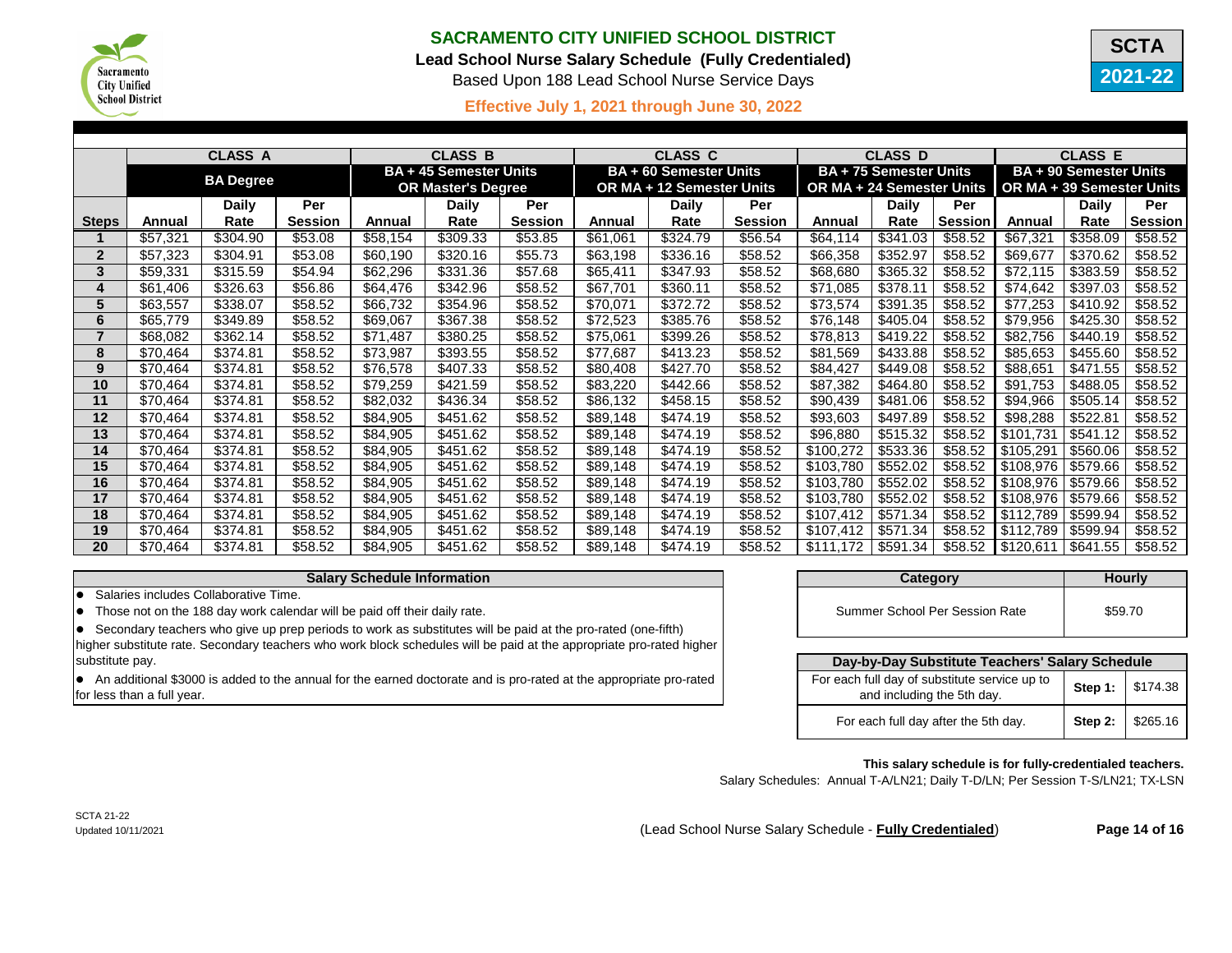

**Lead School Nurse Salary Schedule (Credentials in Progress)**

Based Upon 188 Lead School Nurse Service Days



**Effective July 1, 2021 through June 30, 2022 C**

|                |          | <b>CLASS A</b>   |                |          | <b>CLASS B</b>                                      |                | <b>CLASS C</b><br><b>BA + 60 Semester Units OR</b><br>MA +12 Semester Units |              |                |  |
|----------------|----------|------------------|----------------|----------|-----------------------------------------------------|----------------|-----------------------------------------------------------------------------|--------------|----------------|--|
|                |          | <b>BA Degree</b> |                |          | BA + 45 Semester Units OR<br><b>Master's Degree</b> |                |                                                                             |              |                |  |
|                |          | <b>Daily</b>     | Per            |          | <b>Daily</b>                                        | Per            |                                                                             | <b>Daily</b> | Per            |  |
| <b>Steps</b>   | Annual   | Rate             | <b>Session</b> | Annual   | Rate                                                | <b>Session</b> | <b>Annual</b>                                                               | Rate         | <b>Session</b> |  |
|                | \$55,922 | \$297.46         | \$51.78        | \$56,737 | \$301.79                                            | \$52.53        | \$59,572                                                                    | \$316.87     | \$55.16        |  |
| $\overline{2}$ | \$56,199 | \$298.93         | \$52.04        | \$59,009 | \$313.88                                            | \$54.64        | \$61,959                                                                    | \$329.57     | \$57.37        |  |
| $\mathbf{3}$   | \$58,455 | \$310.93         | \$54.13        | \$61,374 | \$326.46                                            | \$56.83        |                                                                             |              |                |  |
| 4              | \$60,799 | \$323.40         | \$56.30        |          |                                                     |                |                                                                             |              |                |  |

## **Salary Schedule Information**

**•** Salaries includes Collaborative Time.

• Those not on the 188 day work calendar will be paid off their daily rate.

• Secondary teachers who give up prep periods to work as substitutes will be paid at the pro-rated (one-fifth) higher substitute rate. Secondary teachers who work block schedules will be paid at the appropriate pro-rated higher substitute pay. **Day-by-Day Substitute Teachers' Salary Schedule**

• An additional \$3000 is added to the annual for the earned doctorate and is pro-rated at the appropriate pro-rated for less than a full year.

| Category                       | <b>Hourly</b> |
|--------------------------------|---------------|
| Summer School Per Session Rate | \$59.70       |

| Day-by-Day Substitute Teachers' Salary Schedule                             |  |                    |  |  |  |  |
|-----------------------------------------------------------------------------|--|--------------------|--|--|--|--|
| For each full day of substitute service up to<br>and including the 5th day. |  | Step 1:   \$174.38 |  |  |  |  |
| For each full day after the 5th day.                                        |  | Step 2:   \$265.16 |  |  |  |  |

Salary Schedules: Annual TNCALN21; Daily TNC-D/LN; Per Session TNCSLN21; TX20-LSN **This salary schedule is for credentials in-progress Lead School Nurses.**